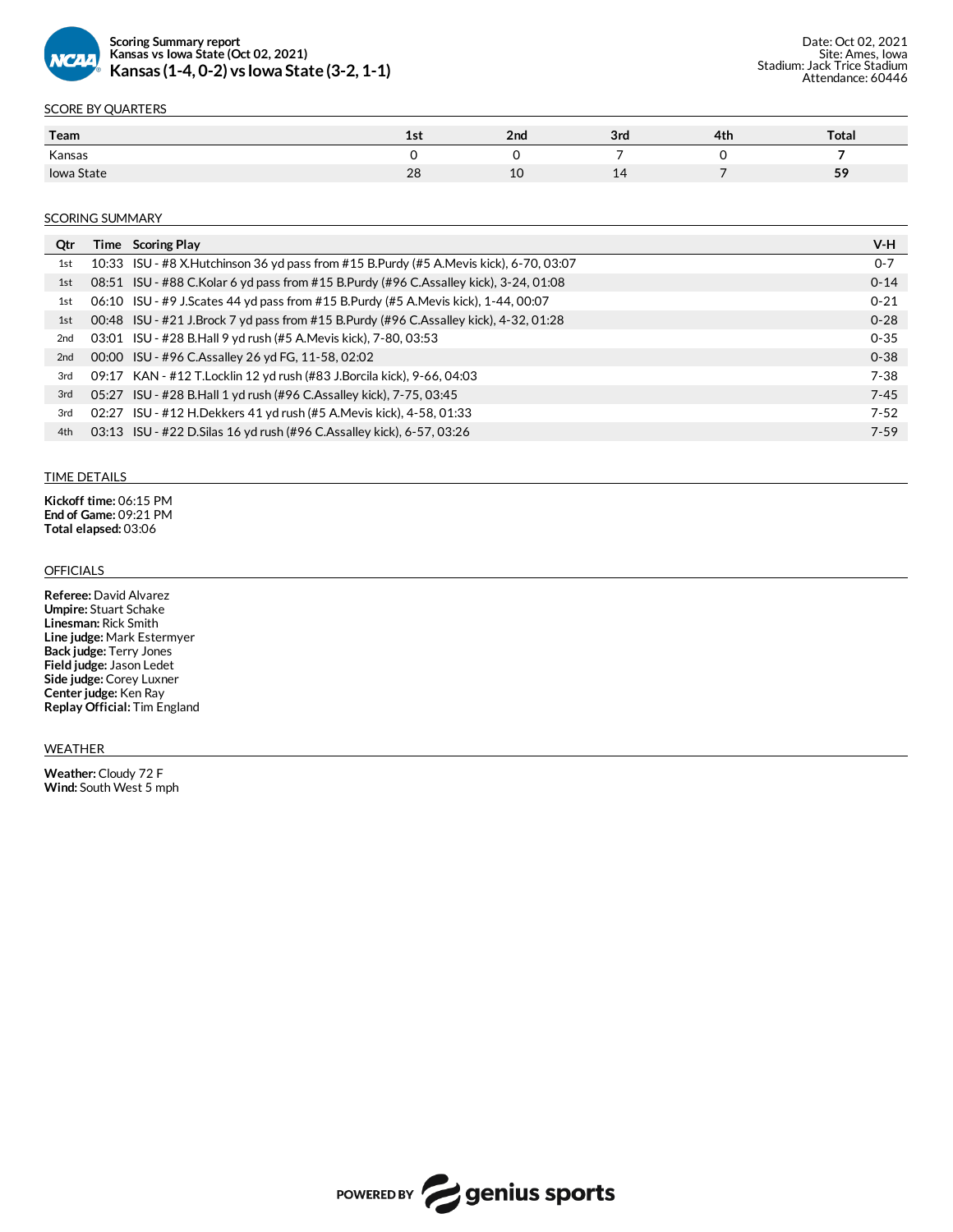

| <b>Team Statistics report</b><br>Kansas vs Iowa State (Oct 02, 2021)<br><b>NCAA</b> |               | Date: Oct 02, 2021<br>Site: Ames, Iowa<br>Stadium: Jack Trice Stadium<br>Attendance: 60446 |
|-------------------------------------------------------------------------------------|---------------|--------------------------------------------------------------------------------------------|
| <b>FULL GAME</b>                                                                    | <b>KAN</b>    | <b>ISU</b>                                                                                 |
| <b>FIRST DOWNS</b>                                                                  | 18            | 25                                                                                         |
| Rushing                                                                             | 10            | 14                                                                                         |
| Passing                                                                             | 8             | 11                                                                                         |
| Penalty                                                                             | 0             | $\mathsf{O}$                                                                               |
| <b>NET YARDS RUSHING</b>                                                            | 175           | 290                                                                                        |
| <b>Rushing Attempts</b>                                                             | 44            | 33                                                                                         |
| Average Per Rush                                                                    | 4.0           | 8.8                                                                                        |
| <b>Rushing Touchdowns</b>                                                           | $\mathbf{1}$  | $\overline{4}$                                                                             |
| <b>Yards Gained Rushing</b>                                                         | 188           | 294                                                                                        |
| <b>Yards Lost Rushing</b>                                                           | 13            | $\overline{4}$                                                                             |
| <b>NET YARDS PASSING</b>                                                            | 127           | 274                                                                                        |
| Completions-Attempts-Int                                                            | $11 - 22 - 1$ | 19-27-0                                                                                    |
| Average Per Attempt                                                                 | 5.8           | 10.1                                                                                       |
| Average Per Completion                                                              | 11.5          | 14.4                                                                                       |
| Passing Touchdowns                                                                  | 0             | $\overline{4}$                                                                             |
| <b>TOTAL OFFENSE YARDS</b>                                                          | 302           | 564                                                                                        |
|                                                                                     | 66            | 60                                                                                         |
| Total offense plays                                                                 |               |                                                                                            |
| Average Gain Per Play                                                               | 4.6           | 9.4                                                                                        |
| Fumbles: Number-Lost                                                                | $2 - 1$       | $1-0$                                                                                      |
| Penalties: Number-Yards                                                             | $2 - 15$      | $5 - 35$                                                                                   |
| <b>PUNTS-YARDS</b>                                                                  | $5 - 208$     | $3 - 119$                                                                                  |
| Average Yards Per Punt                                                              | 41.6          | 39.7                                                                                       |
| Net Yards Per Punt                                                                  | 34.2          | 35                                                                                         |
| Inside 20                                                                           | $\mathbf{1}$  | $\mathbf 0$                                                                                |
| 50+ Yards                                                                           | 0             | 0                                                                                          |
| Touchbacks                                                                          | $\mathbf{1}$  | 0                                                                                          |
| Fair catch                                                                          | $\mathbf{1}$  | $\mathbf{1}$                                                                               |
| <b>KICKOFF-YARDS</b>                                                                | $2 - 127$     | 9-585                                                                                      |
| Average Yards Per Kickoff                                                           | 63.5          | 65.0                                                                                       |
| Net Yards Per Kickoff                                                               | 40            | 40                                                                                         |
| Touchbacks                                                                          | $\mathbf{1}$  | 9                                                                                          |
| Fair Catch Yards                                                                    | 0             | 0                                                                                          |
| Punt returns: Number-Yards-TD                                                       | $1 - 24 - 0$  | $2 - 17 - 0$                                                                               |
| Average Per Return                                                                  | 24.0          | 8.5                                                                                        |
| Kickoff returns: Number-Yds-TD                                                      | $0 - 0 - 0$   | $1 - 22 - 0$                                                                               |
| Average Per Return                                                                  | $0.0\,$       | 22.0                                                                                       |
| Interceptions: Number-Yds-TD                                                        | $0 - 0 - 0$   | $1 - 0 - 0$                                                                                |
| Fumble Returns: Number-Yds-TD                                                       | $0 - 0 - 0$   | $0 - 0 - 0$                                                                                |
| Miscellaneous Yards                                                                 | 0             | 55                                                                                         |
| <b>Possession Time</b>                                                              | 33:15         | 26:45                                                                                      |
| 1st Quarter                                                                         | 09:10         | 05:50                                                                                      |
| 2nd Quarter                                                                         | 07:14         | 07:46                                                                                      |
| 3rd Quarter                                                                         | 07:57         | 07:03                                                                                      |
| 4th Quarter                                                                         | 08:54         | 06:06                                                                                      |
| Third-Down Conversions                                                              | $5 - 14$      | $4 - 9$                                                                                    |
| Fourth-Down Conversions                                                             | $0 - 2$       | $1 - 1$                                                                                    |
| Red-Zone Scores-Chances                                                             | $1 - 3$       | $6-6$                                                                                      |
| Touchdowns                                                                          | $1 - 3$       | $5 - 6$                                                                                    |
| Field goals                                                                         | $0 - 3$       | $1-6$                                                                                      |
| Sacks By: Number-Yards                                                              | $1 - 3$       | $0-0$                                                                                      |
| PAT Kicks                                                                           | $1 - 1$       | $8 - 8$                                                                                    |
| <b>Field Goals</b>                                                                  | $0 - 1$       | $1 - 1$                                                                                    |
|                                                                                     |               | 21                                                                                         |
| Points off Turnover                                                                 | 0             |                                                                                            |

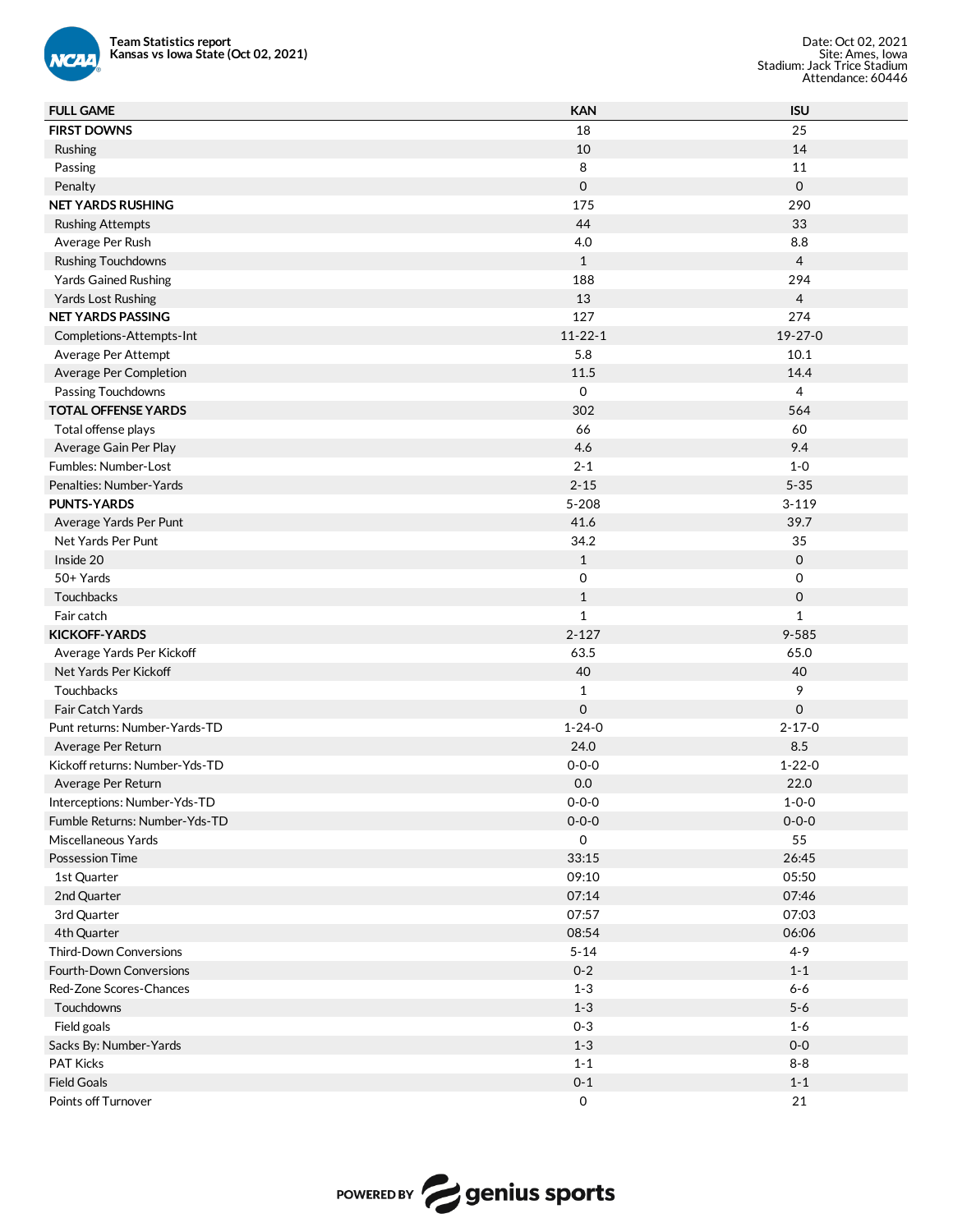

# **KANSAS**

| <b>RUSHING</b>       |         |    | No. Gain Loss Net TD |              |     |              | Lg | Avg |
|----------------------|---------|----|----------------------|--------------|-----|--------------|----|-----|
| Devin Neal           |         | 15 | 85                   | 2            | 83  | 0            | 21 | 5.5 |
| <b>Torry Locklin</b> |         | 12 | 40                   | $\mathbf{1}$ | 39  | $\mathbf{1}$ | 12 | 3.2 |
| Amauri Pesek-Hickson |         | 12 | 40                   | 6            | 34  | 0            | 6  | 2.8 |
| Jason Bean           |         | 5  | 23                   | 4            | 19  | 0            | 13 | 3.8 |
|                      | Totals: | 44 | 188                  | 13           | 175 | 1            | 21 | 4.0 |

| <b>PASSING</b>        | $C-A-I$        |              | Yds      | TD         | Long     | Sack     |
|-----------------------|----------------|--------------|----------|------------|----------|----------|
| Jason Bean            | $10-20-1$      |              | 120      | 0          | 26       | O        |
| Miles Kendrick        | $1 - 2 - 0$    |              | 7        | $\Omega$   | 7        | $\Omega$ |
| Totals:               | $11 - 22 - 1$  |              | 127      | 0          | 26       | 0        |
| <b>RECEIVING</b>      | TAR            | No.          | Yards    | <b>YAC</b> | TD       | Long     |
| <b>Trevor Wilson</b>  | 4              | 3            | 55       | 15         | 0        | 26       |
| Kwamie Lassiter II    | 4              | 3            | 25       | 13         | $\Omega$ | 14       |
| <b>Steven McBride</b> | 4              | 2            | 17       | 4          | 0        | 11       |
| Luke Grimm            | $\overline{2}$ | $\mathbf{1}$ | 22       | 2          | $\Omega$ | 22       |
| Amauri Pesek-Hickson  | 1              | 1            | 7        | 10         | $\Omega$ | 7        |
| <b>Torry Locklin</b>  | $\mathbf{1}$   | 1            | 1        | 2          | $\Omega$ | 1        |
| Lawrence Arnold       | 3              | $\Omega$     | $\Omega$ | $\Omega$   | $\Omega$ | ∩        |
| Devin Neal            | $\mathbf{1}$   | $\Omega$     | $\Omega$ | $\Omega$   | $\Omega$ | $\Omega$ |
| Totals:               | 20             | 11           | 127      | 46         | Ω        | 26       |

| <b>PUNTING</b>     |           |    | No. Yds   |                | Avg       | Long |   | In20   | ΤВ        |  |
|--------------------|-----------|----|-----------|----------------|-----------|------|---|--------|-----------|--|
| Reis Vernon        |           |    | 5         | 208            | 41.6      | 47   |   |        |           |  |
|                    | Totals: 5 |    |           | 208            | 41.6      | 47   |   | 1      |           |  |
| <b>RETURNS</b>     | Punt      |    |           | <b>Kickoff</b> |           |      |   |        | Intercept |  |
|                    |           |    | No Yds Lg |                | No Yds Lg |      |   | No Yds | <b>Lg</b> |  |
| Kwamie Lassiter II |           | 24 | 24        | 0              | 0         | 0    | Ω | Ω      |           |  |
| Totals:            | 1         | 24 | 24        | 0              | 0         | 0    | 0 | 0      | ŋ         |  |

| <b>FIELD GOALS</b>   | Otr      | <b>Time</b> |           | <b>Dist</b> |                | <b>Result</b> |
|----------------------|----------|-------------|-----------|-------------|----------------|---------------|
| Jacob Borcila        | 1st      | 02:16       |           | 34          | <b>BLOCKED</b> |               |
| <b>KICKOFFS</b>      | No.      | Yards       |           | Avg         | ТB             | <b>OB</b>     |
| <b>Tabor Allen</b>   | 2        | 127         |           | 63.5        | 1              | 0             |
| <b>ALL-PURPOSE</b>   | Rush     | Rcv         | <b>KR</b> | <b>PR</b>   | IR             | Total         |
| Devin Neal           | 83       | $\Omega$    | $\Omega$  | $\Omega$    | 0              | 83            |
| <b>Trevor Wilson</b> | $\Omega$ | 55          | $\Omega$  | $\Omega$    | $\Omega$       | 55            |
| Kwamie Lassiter II   | $\Omega$ | 25          | $\Omega$  | 24          | $\Omega$       | 49            |
| Amauri Pesek-Hickson | 34       | 7           | $\Omega$  | $\Omega$    | 0              | 41            |
| <b>FUMBLES</b>       |          |             |           |             |                |               |

Kansas - Jason Bean 2-1

Iowa State - Brock Purdy 1-0

# Date: Oct 02, 2021 Site: Ames, Iowa Stadium:Jack Trice Stadium Attendance: 60446

## **IOWA STATE**

| <b>RUSHING</b>         |                |      | No.            |                | Gain           |     | Loss           | <b>Net</b> |          | TD           |      | Lg           | Avg            |  |
|------------------------|----------------|------|----------------|----------------|----------------|-----|----------------|------------|----------|--------------|------|--------------|----------------|--|
| <b>Breece Hall</b>     |                |      | 17             |                | 124            |     | 1              | 123        |          | 2            |      | 37           | 7.2            |  |
| <b>Hunter Dekkers</b>  |                |      | 2              |                | 47             |     | $\overline{O}$ | 47         |          | 1            |      | 41           | 23.5           |  |
| <b>Brock Purdy</b>     |                |      | 5              |                | 40             |     | 3              | 37         |          | 0            |      | 15           | 7.4            |  |
| Jirehl Brock           |                |      | $\overline{2}$ |                | 30             |     | $\Omega$       | 30         |          | 0            |      | 24           | 15.0           |  |
| Deon Silas             |                |      | 3              |                | 30             |     | 0              | 30         |          | $\mathbf{1}$ |      | 16           | 10.0           |  |
| <b>Eli Sanders</b>     |                |      | 4              |                | 23             |     | 0              | 23         |          | 0            |      | 11           | 5.8            |  |
| Sean Foster            |                |      | 0              |                | $\Omega$       |     | 0              | 0          |          | 0            |      | 0            | 0.0            |  |
|                        | Totals:        |      | 33             |                | 294            |     | 4              | 290        |          | 4            |      | 41           | 8.8            |  |
| <b>PASSING</b>         |                |      |                | $C-A-I$        |                |     | Yds            |            | TD       |              | Long |              | <b>Sack</b>    |  |
| <b>Brock Purdy</b>     |                |      |                |                | $17 - 22 - 0$  |     | 245            |            | 4        |              | 44   |              | $\mathbf{1}$   |  |
| <b>Hunter Dekkers</b>  |                |      |                | $2 - 5 - 0$    |                |     | 29             |            | 0        |              |      | 18           | 0              |  |
|                        | Totals:        |      |                |                | 19-27-0        |     | 274            |            | 4        |              | 44   |              | $\mathbf{1}$   |  |
| <b>RECEIVING</b>       |                |      |                | <b>TAR</b>     | No.            |     | Yards          |            |          | <b>YAC</b>   |      | TD           | Long           |  |
| Xavier Hutchinson      |                |      |                | 7              | 7              |     | 96             |            |          | 52           |      | 1            | 36             |  |
| Charlie Kolar          |                |      |                | 5              | 4              |     | 64             |            |          | 6            |      | $\mathbf{1}$ | 23             |  |
| <b>Tarique Milton</b>  |                |      |                | $\overline{2}$ | 2              |     | 31             |            |          | 13           |      | 0            | 20             |  |
| <b>Breece Hall</b>     |                |      |                | 3              | $\overline{2}$ |     | 11             |            |          | 6            |      | 0            | 8              |  |
| <b>Joe Scates</b>      |                |      |                | 1              | 1              |     | 44             |            |          | 1            |      | 1            | 44             |  |
| <b>Easton Dean</b>     |                |      |                | $\overline{1}$ | $\mathbf{1}$   |     | 18             |            |          | 12           |      | 0            | 18             |  |
| <b>Jirehl Brock</b>    |                |      |                | 1              | 1              |     | 7              |            |          | 8            |      | $\mathbf{1}$ | 7              |  |
| Sean Shaw              |                |      |                | $\overline{2}$ | 1              |     | 3              |            |          | 1            |      | 0            | 3              |  |
| Jaylin Noel            |                |      |                | $\overline{2}$ | 0              |     | 0              |            |          | 0            |      | 0            | 0              |  |
| Ezeriah Anderson       |                |      |                | $\overline{1}$ | 0              |     | $\overline{0}$ |            |          | 0            |      | 0            | $\overline{0}$ |  |
|                        | Totals:        |      |                | 25             | 19             |     | 274            |            |          | 99           |      | 4            | 44             |  |
| <b>PUNTING</b>         |                |      |                | No.            | Yds            |     | Avg            |            | Long     |              |      | In20         | ТB             |  |
| Cameron Shook          |                |      |                | 3              | 119            |     | 39.7           |            | 49       |              |      | 0            | 0              |  |
|                        | <b>Totals:</b> |      |                | 3              | 119            |     | 39.7           |            | 49       |              |      | 0            | 0              |  |
| <b>RETURNS</b>         |                | Punt |                |                |                |     | <b>Kickoff</b> |            |          |              |      |              | Intercept      |  |
|                        | No             | Yds  |                | Lg             | No             |     | Yds            |            | Lg       |              | No   | Yds          | Lg             |  |
| Jaylin Noel            | 2              | 17   |                | 9              | 0              |     | 0              |            | 0        |              | 0    | 0            | 0              |  |
| Eli Sanders            | 0              | 0    |                | 0              | 1              |     | 22             |            | 22       |              | 0    | 0            | 0              |  |
| Kym-Mani King          | 0              | 0    |                | 0              | 0              |     | 0              |            | 0        |              | 1    | 0            | 0              |  |
| Totals: l              | $\overline{2}$ | 17   |                | 9              | 1              |     | 22             |            | 22       |              | 1    | 0            | 0              |  |
| <b>FIELD GOALS</b>     |                |      |                | Qtr            |                |     | Time           |            | Dist     |              |      |              | Result         |  |
| <b>Connor Assalley</b> |                |      |                | 2nd            |                |     | 00:00          |            | 26       |              |      |              | GOOD           |  |
| <b>KICKOFFS</b>        |                |      |                | No.            |                |     | Yards          |            | Avg      |              |      | тв           | ОB             |  |
| <b>Andrew Mevis</b>    |                |      |                | 9              |                | 585 |                |            | 65.0     |              |      | 9            | 0              |  |
| <b>ALL-PURPOSE</b>     |                |      |                | Rush           |                | Rcv | KR             |            | PR       |              | IR   |              | <b>Total</b>   |  |
| <b>Breece Hall</b>     |                |      |                | 123            |                | 11  | 0              |            | 0        |              | 0    |              | 134            |  |
| Xavier Hutchinson      |                |      |                | 0              |                | 96  | 0              |            | 0        |              | 0    |              | 96             |  |
| Charlie Kolar          |                |      |                | 0              |                | 64  | 0              |            | 0        |              |      | 0            | 64             |  |
| <b>Hunter Dekkers</b>  |                |      |                | 47             |                | 0   | O              |            | $\Omega$ |              |      | 0            | 47             |  |

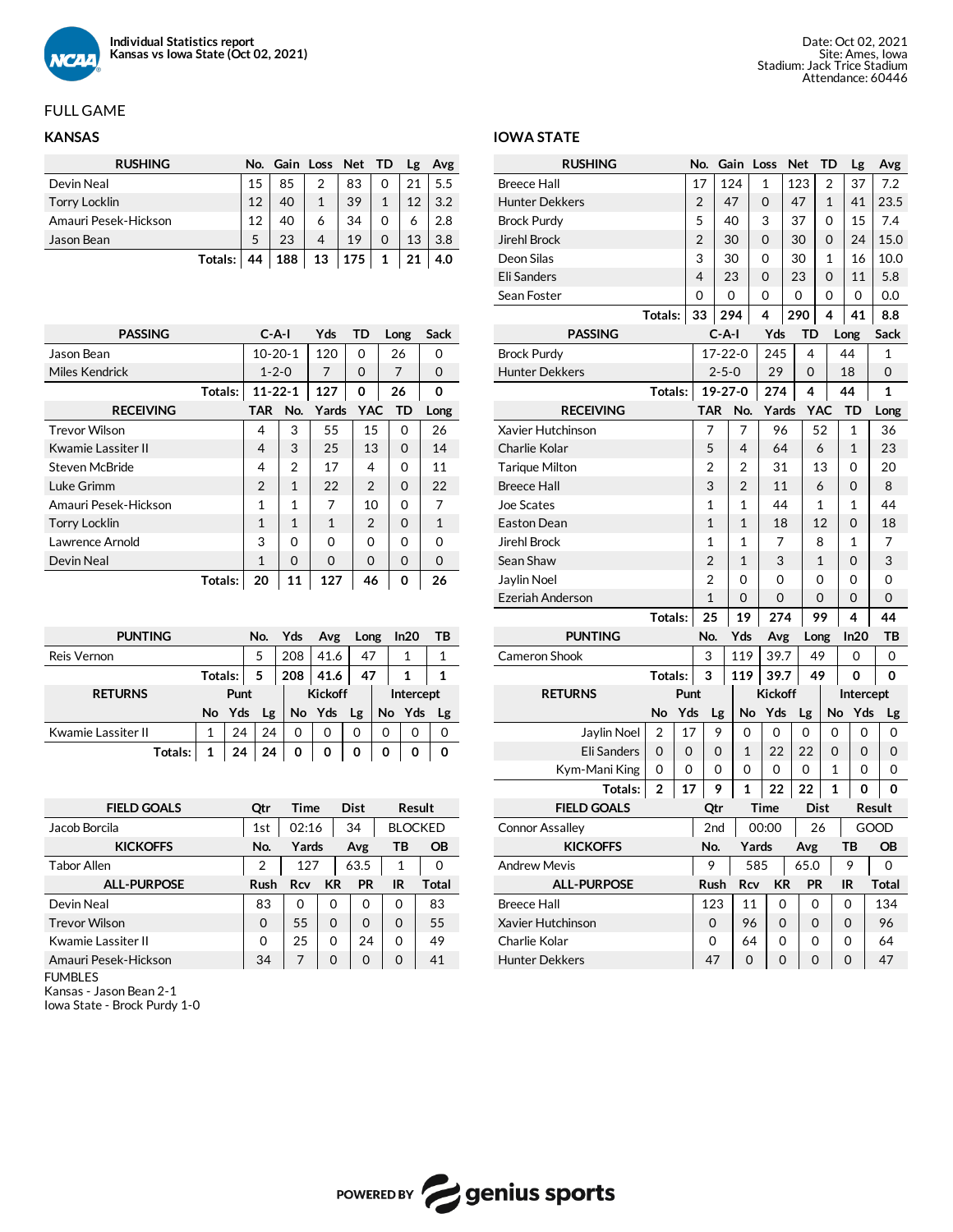

# FULL GAME **KANSAS**

| #  | Name                   |               | Solo           | Ast            | <b>Total</b>   | Sacks-Yds | TFL-Yds   | <b>FF</b>    | FR-Yds  | Int-Yds | <b>BrUp</b> | <b>Blks</b>  | QBH            |
|----|------------------------|---------------|----------------|----------------|----------------|-----------|-----------|--------------|---------|---------|-------------|--------------|----------------|
| 19 | Gavin Potter           |               | $\overline{2}$ | 5              | 7              | $0.0 - 0$ | $0.0 - 0$ | 0            | $0-0$   | $0-0$   | 0           | 0            | $\mathbf 0$    |
| 2  | Jacobee Bryant         |               | 5              | $\Omega$       | 5              | $0.0 - 0$ | $1.0 - 1$ | $\mathbf 0$  | $O-O$   | $0-0$   | $\Omega$    | $\Omega$     | $\mathbf 0$    |
| 30 | <b>Rich Miller</b>     |               | 3              | $\overline{2}$ | 5              | $0.0 - 0$ | $0.0 - 0$ | 0            | $0-0$   | $0-0$   | 0           | 0            | $\mathbf 0$    |
| 3  | <b>Ricky Thomas</b>    |               | $\overline{4}$ | $\Omega$       | 4              | $0.0 - 0$ | $0.0 - 0$ | $\mathbf 0$  | $0 - 0$ | $0-0$   | $\mathbf 0$ | $\mathbf{O}$ | $\mathbf 0$    |
| 15 | Kyron Johnson          |               | 3              | $\mathbf{1}$   | $\overline{4}$ | $1.0 - 3$ | $1.0 - 3$ | $\mathbf{1}$ | $0-0$   | $0 - 0$ | 0           | 0            | $\overline{2}$ |
| 13 | Ra'Mello Dotson        |               | 3              | $\Omega$       | 3              | $0.0 - 0$ | $0.0 - 0$ | $\mathbf 0$  | $0 - 0$ | $0-0$   | $\Omega$    | $\mathbf{O}$ | $\mathbf 0$    |
| 0  | Nate Betts             |               | $\overline{2}$ | $\mathbf{1}$   | 3              | $0.0 - 0$ | $0.0 - 0$ | 0            | $0-0$   | $0-0$   | 0           | 0            | $\mathbf 0$    |
| 99 | Malcolm Lee            |               | $\overline{2}$ | $\mathbf{1}$   | 3              | $0.0 - 0$ | $0.0 - 0$ | $\mathbf 0$  | $0 - 0$ | $0-0$   | 0           | $\mathbf{0}$ | 1              |
| 98 | Caleb Sampson          |               | $\overline{2}$ | $\Omega$       | $\overline{2}$ | $0.0 - 0$ | $0.0 - 0$ | 0            | $0 - 0$ | $0 - 0$ | 0           | 0            | $\mathbf 0$    |
| 9  | Jeremy Webb            |               | 2              | $\Omega$       | $\overline{2}$ | $0.0 - 0$ | $0.0 - 0$ | $\mathbf 0$  | $O-O$   | $0-0$   | $\Omega$    | $\mathbf{O}$ | $\mathbf 0$    |
| 18 | Edwin White-Schultz    |               | 1              | $\mathbf 1$    | 2              | $0.0 - 0$ | $0.0 - 0$ | 0            | $0-0$   | $0-0$   | 0           | 0            | $\mathbf 0$    |
|    | Kenny Logan Jr.        |               | $\mathbf{1}$   | $\mathbf{1}$   | 2              | $0.0 - 0$ | $0.0 - 0$ | 0            | $0 - 0$ | $0 - 0$ | 0           | 0            | $\mathbf 0$    |
| 41 | Nick Channel           |               | 1              | $\mathbf{1}$   | $\overline{2}$ | $0.0 - 0$ | $0.0 - 0$ | 0            | $0-0$   | $0 - 0$ | 0           | 0            | $\mathbf 0$    |
| 89 | Mason Fairchild        |               | $\mathbf{1}$   | $\Omega$       | $\mathbf{1}$   | $0.0 - 0$ | $0.0 - 0$ | $\mathbf 0$  | $0 - 0$ | $0 - 0$ | 0           | $\mathbf{O}$ | $\mathbf 0$    |
| 5  | O.J. Burroughs         |               | 1              | 0              | $\mathbf 1$    | $0.0 - 0$ | $0.0 - 0$ | 0            | $0-0$   | $0-0$   | 0           | 0            | $\mathbf 0$    |
| 10 | Jason Gilliom          |               | $\mathbf{1}$   | $\mathbf 0$    | $\mathbf{1}$   | $0.0 - 0$ | $0.0 - 0$ | $\mathbf 0$  | $0 - 0$ | $0-0$   | 0           | $\mathbf{0}$ | $\mathbf 0$    |
| 16 | Cam'Ron Dabney         |               | 1              | $\Omega$       | $\mathbf 1$    | $0.0 - 0$ | $0.0 - 0$ | 0            | $0-0$   | $0-0$   | 0           | 0            | $\mathbf 0$    |
| 90 | Jereme Robinson        |               | $\mathbf{1}$   | $\mathbf 0$    | $\mathbf{1}$   | $0.0 - 0$ | $0.0 - 0$ | $\mathbf 0$  | $0-0$   | $0-0$   | 0           | $\mathbf{0}$ | $\mathbf 0$    |
|    | <b>Trevor Wilson</b>   |               | 0              | $\mathbf{1}$   | 1              | $0.0 - 0$ | $0.0 - 0$ | 0            | $0-0$   | $0 - 0$ | 0           | 0            | $\mathbf 0$    |
| 44 | <b>Cornell Wheeler</b> |               | $\Omega$       | $\mathbf{1}$   | $\mathbf{1}$   | $0.0 - 0$ | $0.0 - 0$ | 0            | $0 - 0$ | $0 - 0$ | $\Omega$    | $\mathbf{O}$ | $\mathbf 0$    |
| 43 | Jay Dineen             |               | 0              | $\mathbf{1}$   | $\mathbf{1}$   | $0.0 - 0$ | $0.0 - 0$ | 0            | $0-0$   | $0 - 0$ | 0           | 0            | 0              |
|    |                        | <b>Totals</b> | 36             | 16             | 52             | $1.0 - 3$ | $2.0 - 4$ | $\mathbf{1}$ | $0 - 0$ | $0-0$   | 0           | 0            | 3              |

# **IOWA STATE**

| #              | Name             | Solo           | Ast            | <b>Total</b>   | Sacks-Yds | <b>TFL-Yds</b> | <b>FF</b>   | FR-Yds  | Int-Yds | <b>BrUp</b>  | <b>Blks</b>  | <b>QBH</b>   |
|----------------|------------------|----------------|----------------|----------------|-----------|----------------|-------------|---------|---------|--------------|--------------|--------------|
| 17             | Beau Freyler     | $\overline{2}$ | 6              | 8              | $0.0 - 0$ | $0.0 - 0$      | $\mathbf 0$ | $0-0$   | $0-0$   | $\Omega$     | 0            | 1            |
| 55             | Zach Petersen    | 5              | $\mathbf{1}$   | 6              | $0.0 - 0$ | $0.5 - 0$      | 0           | $1 - 0$ | $0-0$   | $\mathbf 0$  | $\mathbf{O}$ | $\mathbf 0$  |
| 58             | Eyioma Uwazurike | $\overline{2}$ | $\overline{4}$ | 6              | $0.0 - 0$ | $0.5 - 1$      | $\mathbf 0$ | $0 - 0$ | $0-0$   | $\Omega$     | $\mathbf{1}$ | $\mathbf 0$  |
| 23             | <b>Mike Rose</b> | 2              | $\overline{4}$ | 6              | $0.0 - 0$ | $0.5 - 0$      | 0           | $0 - 0$ | $0-0$   | $\mathbf 0$  | $\mathbf{0}$ | $\mathbf 0$  |
| 32             | Gerry Vaughn     | $\mathbf{1}$   | $\overline{4}$ | 5              | $0.0 - 0$ | $1.0 - 3$      | $\mathbf 0$ | $O-O$   | $0-0$   | $\Omega$     | $\Omega$     | $\mathbf 0$  |
| 35             | Jake Hummel      | $\Omega$       | 5              | 5              | $0.0 - 0$ | $0.0 - 0$      | 0           | $0 - 0$ | $0 - 0$ | $\mathbf 0$  | $\mathbf 0$  | $\mathbf 0$  |
| 12             | Greg Eisworth    | $\mathbf 1$    | 3              | 4              | $0.0 - 0$ | $0.0 - 0$      | $\mathbf 0$ | $O-O$   | $0 - 0$ | $\mathbf 0$  | $\mathbf 0$  | $\mathbf 0$  |
| 19             | Kym-Mani King    | 3              | $\mathbf 0$    | 3              | $0.0 - 0$ | $0.0 - 0$      | $\mathbf 0$ | $0 - 0$ | $1 - 0$ | $\mathbf 0$  | $\mathbf{0}$ | $\mathbf 0$  |
| $\mathbf{1}$   | Isheem Young     | $\mathbf{1}$   | 2              | 3              | $0.0 - 0$ | $0.5 - 0$      | $\mathbf 0$ | $0 - 0$ | $0 - 0$ | $\Omega$     | $\Omega$     | $\mathbf 0$  |
| 15             | Myles Purchase   | $\mathbf{1}$   | 2              | 3              | $0.0 - 0$ | $0.5 - 1$      | $\mathbf 0$ | $0 - 0$ | $0-0$   | $\Omega$     | $\mathbf{0}$ | $\mathbf 0$  |
| 34             | O'Rien Vance     | $\Omega$       | 3              | 3              | $0.0 - 0$ | $0.0 - 0$      | $\mathbf 0$ | $0-0$   | $0-0$   | $\mathbf 0$  | 0            | $\mathbf{1}$ |
| $\overline{2}$ | Datrone Young    | 2              | $\Omega$       | $\overline{2}$ | $0.0 - 0$ | $0.0 - 0$      | $\mathbf 0$ | $0 - 0$ | $0 - 0$ | $\mathbf{1}$ | $\mathbf{O}$ | $\Omega$     |
| 27             | Craig McDonald   | $\overline{2}$ | $\Omega$       | $\overline{2}$ | $0.0 - 0$ | $1.0 - 2$      | 0           | $O-O$   | $0 - 0$ | $\Omega$     | $\Omega$     | $\Omega$     |
| 20             | Aric Horne       | $\mathbf{1}$   | $\mathbf{1}$   | $\overline{2}$ | $0.0 - 0$ | $0.5 - 1$      | $\mathbf 0$ | $0 - 0$ | $0-0$   | $\Omega$     | $\mathbf 0$  | $\mathbf{1}$ |
| 52             | Joey Petersen    | $\mathbf{1}$   | $\mathbf{1}$   | $\overline{2}$ | $0.0 - 0$ | $0.0 - 0$      | 0           | $0 - 0$ | $0 - 0$ | $\Omega$     | 0            | $\mathbf 0$  |
| 93             | Isaiah Lee       | $\Omega$       | 2              | 2              | $0.0 - 0$ | $0.0 - 0$      | 0           | $0 - 0$ | $O-O$   | $\Omega$     | $\mathbf{O}$ | $\mathbf{1}$ |
| 11             | Tyler Onyedim    | $\Omega$       | $\overline{2}$ | $\overline{2}$ | $0.0 - 0$ | $0.0 - 0$      | $\mathbf 0$ | $0-0$   | $0-0$   | $\Omega$     | $\Omega$     | $\mathbf 0$  |
| 49             | Myles Mendeszoon | $\mathbf 0$    | 2              | 2              | $0.0 - 0$ | $0.0 - 0$      | 0           | $0 - 0$ | $0 - 0$ | $\mathbf 0$  | $\mathbf 0$  | $\mathbf 0$  |
| 6              | Jaquan Amos      | $\mathbf{1}$   | $\Omega$       | $\mathbf 1$    | $0.0 - 0$ | $0.0 - 0$      | $\mathbf 0$ | $0 - 0$ | $0 - 0$ | $\Omega$     | $\Omega$     | $\Omega$     |
| 47             | Kendell Jackson  | $\mathbf{1}$   | $\Omega$       | $\mathbf{1}$   | $0.0 - 0$ | $0.0 - 0$      | 0           | $0 - 0$ | $0 - 0$ | $\Omega$     | $\mathbf{O}$ | $\mathbf 0$  |
| 25             | T.J. Tampa       | $\mathbf{1}$   | $\Omega$       | $\mathbf{1}$   | $0.0 - 0$ | $0.0 - 0$      | $\mathbf 0$ | $0 - 0$ | $0 - 0$ | $\mathbf{1}$ | 0            | $\mathbf 0$  |
| 94             | Kyle Krezek      | $\mathbf{1}$   | $\Omega$       | $\mathbf{1}$   | $0.0 - 0$ | $1.0 - 1$      | 0           | $O-O$   | $0 - 0$ | $\mathbf 0$  | $\mathbf 0$  | $\mathbf 0$  |
| 9              | Will McDonald    | $\Omega$       | $\mathbf{1}$   | $\mathbf{1}$   | $0.0 - 0$ | $0.0 - 0$      | $\Omega$    | $O-O$   | $0 - 0$ | $\Omega$     | $\Omega$     | $\mathbf{1}$ |
| 26             | Anthony Johnson  | $\Omega$       | $\mathbf{1}$   | $\mathbf{1}$   | $0.0 - 0$ | $0.0 - 0$      | $\mathbf 0$ | $0 - 0$ | $0 - 0$ | $\Omega$     | $\mathbf{O}$ | $\mathbf 0$  |
| 13             | Tayvonn Kyle     | $\Omega$       | $\mathbf{1}$   | $\mathbf{1}$   | $0.0 - 0$ | $0.0 - 0$      | $\mathbf 0$ | $0 - 0$ | $0 - 0$ | $\mathbf 0$  | $\mathbf 0$  | $\mathbf 0$  |
| 97             | Kaden Sutton     | $\Omega$       | $\mathbf{1}$   | $\mathbf{1}$   | $0.0 - 0$ | $0.0 - 0$      | $\mathbf 0$ | $0 - 0$ | $0-0$   | $\Omega$     | $\mathbf{O}$ | $\mathbf 0$  |
| 31             | Virdel Edwards   | 0              | $\mathbf{1}$   | $\mathbf{1}$   | $0.0 - 0$ | $0.0 - 0$      | $\mathbf 0$ | $0 - 0$ | $0 - 0$ | $\Omega$     | $\Omega$     | $\Omega$     |
| 53             | Derek Greiner    | $\Omega$       | $\mathbf{1}$   | $\mathbf{1}$   | $0.0 - 0$ | $0.0 - 0$      | $\Omega$    | $0 - 0$ | $0 - 0$ | $\Omega$     | $\Omega$     | $\Omega$     |

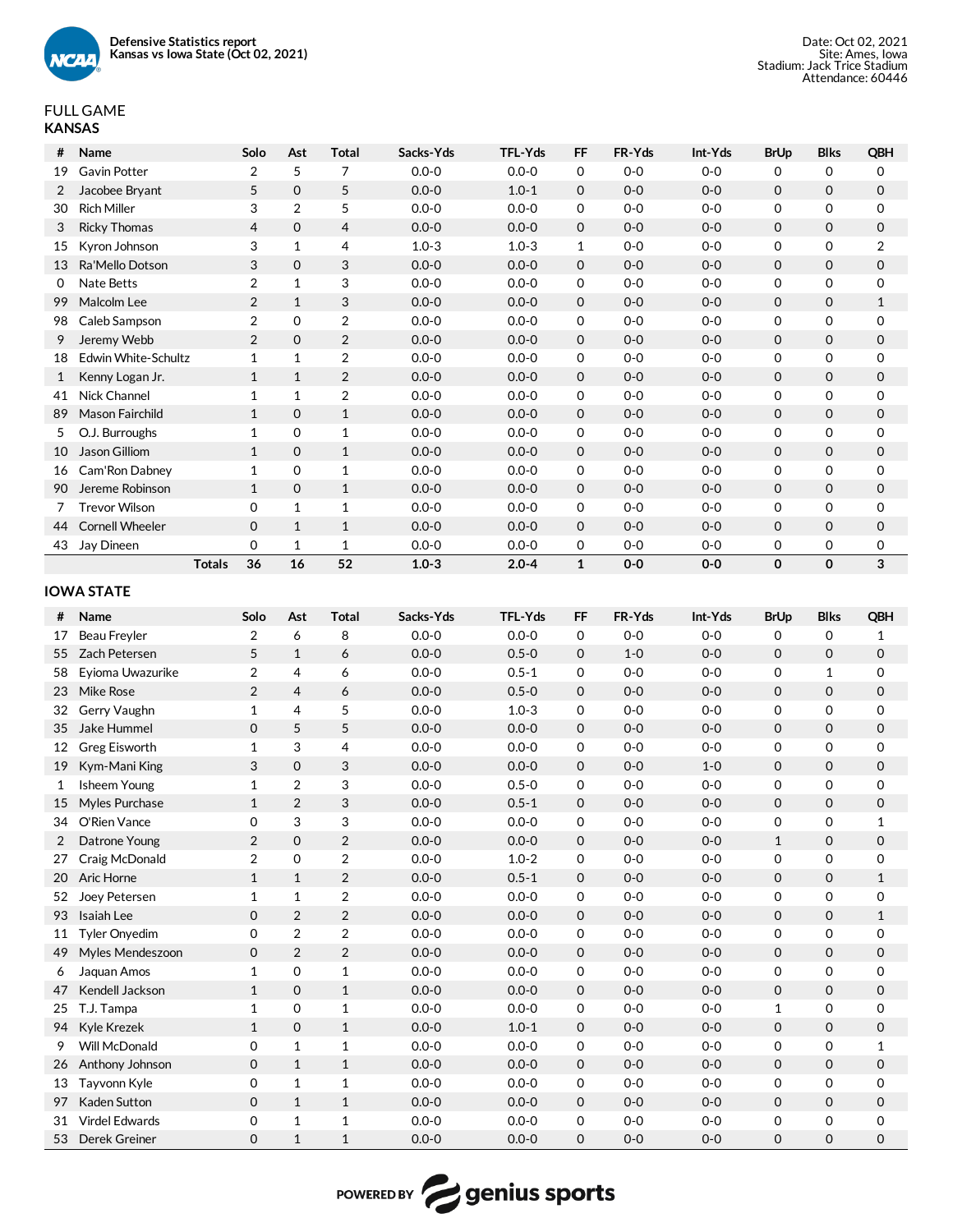

| <b>atistics report</b><br><i>v</i> a State (Óct 02, 2021) |    |    |    |           |           |         |         |  | Date: Oct 02, 2021<br>Site: Ames. Iowa<br>Stadium: Jack Trice Stadium<br>Attendance: 60446 |
|-----------------------------------------------------------|----|----|----|-----------|-----------|---------|---------|--|--------------------------------------------------------------------------------------------|
| Totals                                                    | 28 | 48 | 76 | $0.0 - 0$ | $6.0 - 9$ | $1 - 0$ | $1 - 0$ |  |                                                                                            |

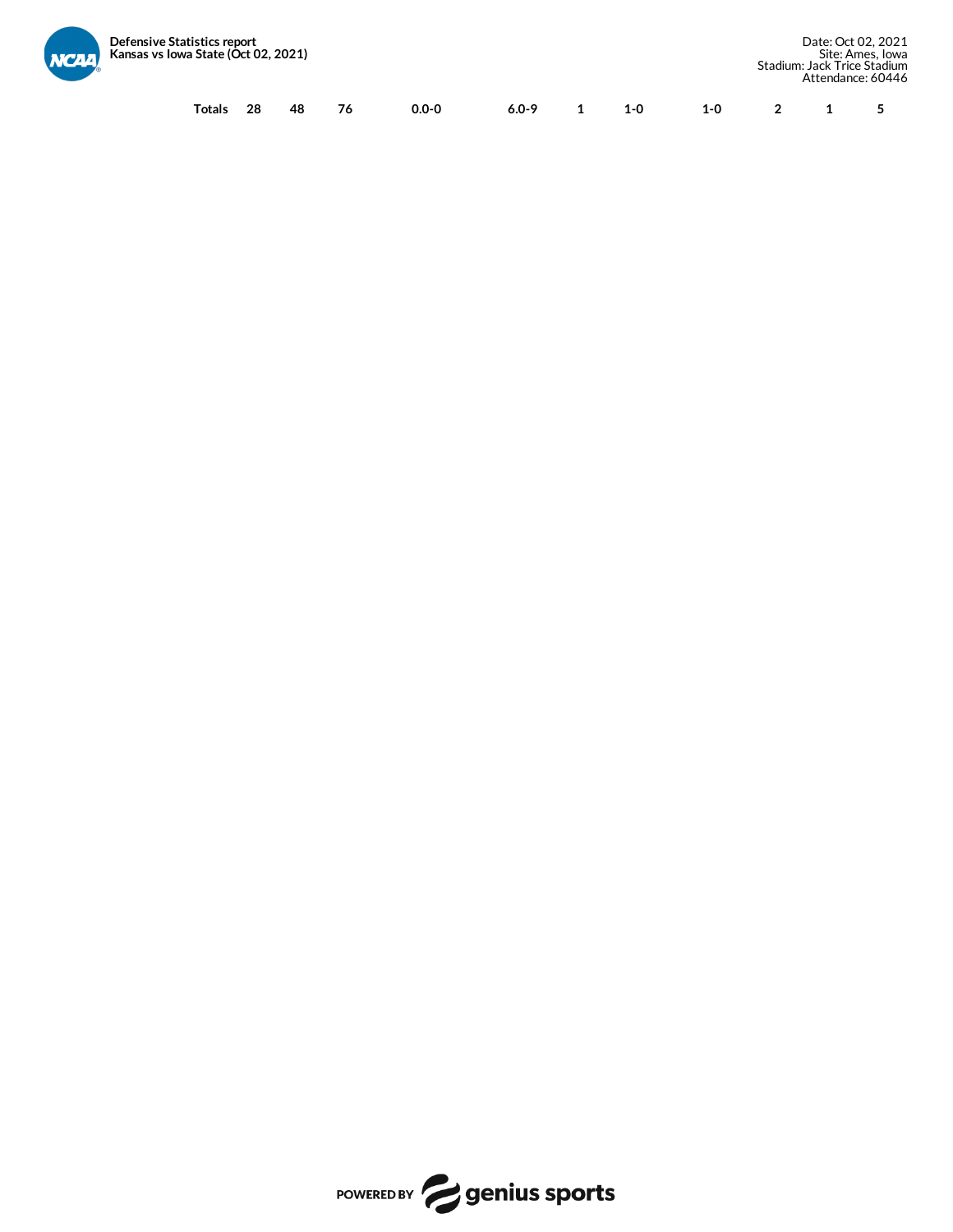

# **KANSAS**

|             |     | <b>Drive Started</b> |       |                 |                   | <b>Drive Ended</b> |              | Consumed |            |  |
|-------------|-----|----------------------|-------|-----------------|-------------------|--------------------|--------------|----------|------------|--|
| <b>Team</b> | Qtr | <b>Spot</b>          | Time  | <b>Obtained</b> | <b>Spot</b>       | Time               | How lost     | PI - Yds | <b>TOP</b> |  |
| <b>KAN</b>  | 1st | <b>KAN25</b>         | 15:00 | Kickoff         | KAN30             | 13:40              | Punt         | $3 - 5$  | 01:20      |  |
| <b>KAN</b>  |     | KAN <sub>25</sub>    | 10:33 | Kickoff         | KAN <sub>24</sub> | 09:59              | Fumble       | $2 - 1$  | 00:34      |  |
| <b>KAN</b>  |     | <b>KAN25</b>         | 08:51 | Kickoff         | KAN <sub>44</sub> | 06:17              | Downs        | $5 - 19$ | 02:34      |  |
| <b>KAN</b>  |     | <b>KAN25</b>         | 06:10 | Kickoff         | ISU <sub>17</sub> | 02:16              | Missed FG    | $8 - 58$ | 03:54      |  |
| <b>KAN</b>  |     | <b>KAN25</b>         | 00:48 | Kickoff         | ISU47             | 13:22              | Punt         | $5 - 28$ | 02:26      |  |
| <b>KAN</b>  | 2nd | KAN <sub>44</sub>    | 11:31 | Punt            | ISU <sub>10</sub> | 06:54              | Interception | $9 - 46$ | 04:37      |  |
| <b>KAN</b>  |     | KAN30                | 03:01 | Kickoff         | KAN37             | 02:02              | Punt         | $3 - 7$  | 00:59      |  |
| <b>KAN</b>  | 3rd | KAN34                | 13:20 | Punt            | ISU00             | 09:17              | *TOUCHDOWN   | $9 - 66$ | 04:03      |  |
| <b>KAN</b>  |     | <b>KAN25</b>         | 05:27 | Kickoff         | KAN31             | 04:00              | Punt         | $3 - 6$  | 01:27      |  |
| <b>KAN</b>  |     | <b>KAN25</b>         | 02:27 | Kickoff         | ISU48             | 14:44              | Punt         | $6 - 27$ | 02:43      |  |
| <b>KAN</b>  | 4th | KAN35                | 12:04 | Punt            | ISU42             | 06:39              | Downs        | $9 - 23$ | 05:25      |  |
| <b>KAN</b>  |     | <b>KAN25</b>         | 03:13 | Kickoff         | KAN38             | 00:00              | End of half  | $5 - 13$ | 03:13      |  |

| <b>Kansas</b>          | Q1           | Q2    | Q3           | Q4                | H1           | H <sub>2</sub> | <b>Total</b> |
|------------------------|--------------|-------|--------------|-------------------|--------------|----------------|--------------|
| Time of possession     | 09:10        | 07:14 | 07:57        | 08:54             | 16:24        | 16:51          | 33:15        |
| 3rd down conversions   | 0-4          | 2-4   | $1-3$        | $2-3$             | $2-8$        | $3-6$          | $5-14$       |
| Average field position | <b>KAN25</b> | KAN37 | <b>KAN28</b> | KAN <sub>30</sub> | <b>KAN28</b> | <b>KAN29</b>   | <b>KAN29</b> |
| 4th down conversions   | 0-1          | 0-0   | 00           | $0 - 1$           | 0-1          | 0-1            | $0-2$        |

# **IOWASTATE**

|                   |                        |                   |       | <b>Drive Started</b> |                   |                | <b>Drive Ended</b> |             | Consumed          |              |  |  |
|-------------------|------------------------|-------------------|-------|----------------------|-------------------|----------------|--------------------|-------------|-------------------|--------------|--|--|
| Team              | Qtr                    | <b>Spot</b>       | Time  | <b>Obtained</b>      |                   | <b>Spot</b>    | Time               | How lost    | PI - Yds          | <b>TOP</b>   |  |  |
| <b>ISU</b>        | 1st                    | ISU30             | 13:40 | Punt                 |                   | KAN00          | 10:33              | *TOUCHDOWN  | $6 - 70$          | 03:07        |  |  |
| <b>ISU</b>        |                        | <b>KAN24</b>      | 09:59 | Fumble               |                   | KAN00          | 08:51              | *TOUCHDOWN  | $3 - 24$          | 01:08        |  |  |
| <b>ISU</b>        |                        | KAN <sub>44</sub> | 06:17 | Downs                |                   | KAN00          | 06:10              | *TOUCHDOWN  | $1 - 44$          | 00:07        |  |  |
| <b>ISU</b>        |                        | <b>KAN32</b>      | 02:16 | FieldGoalMissed      |                   | KAN00          | 00:48              | *TOUCHDOWN  | 4 - 32            | 01:28        |  |  |
| <b>ISU</b>        | 2nd                    | ISU <sub>20</sub> | 13:22 | Punt                 |                   | <b>ISU22</b>   | 11:31              | Punt        | $3 - 2$           | 01:51        |  |  |
| <b>ISU</b>        |                        | ISU <sub>20</sub> | 06:54 | Interception         |                   | KAN00          | 03:01              | *TOUCHDOWN  | $7 - 80$          | 03:53        |  |  |
| <b>ISU</b>        |                        | ISU33             | 02:02 | Punt                 |                   | KAN09          | 00:00              | *FIELD GOAL | $11 - 58$         | 02:02        |  |  |
| <b>ISU</b>        | 3rd                    | ISU <sub>25</sub> | 15:00 | Kickoff              |                   | ISU30          | 13:20              | Punt        | $3 - 5$           | 01:40        |  |  |
| <b>ISU</b>        |                        | ISU <sub>25</sub> | 09:12 | Kickoff              |                   | KAN00          | 05:27              | *TOUCHDOWN  | $7 - 75$          | 03:45        |  |  |
| <b>ISU</b>        |                        | <b>ISU42</b>      | 04:00 | Punt                 |                   | KAN00          | 02:27              | *TOUCHDOWN  | $4 - 58$          | 01:33        |  |  |
| <b>ISU</b>        | 4th                    | ISU01             | 14:44 | Punt                 |                   | ISU30          | 12:04              | Punt        | $6 - 29$          | 02:40        |  |  |
| <b>ISU</b>        |                        | ISU43             | 06:39 | Downs                |                   | KAN00          | 03:13              | *TOUCHDOWN  | $6 - 57$          | 03:26        |  |  |
| <b>Iowa State</b> |                        |                   |       | Q1                   | Q2                | Q <sub>3</sub> | Q4                 | H1          | H <sub>2</sub>    | <b>Total</b> |  |  |
|                   | Time of possession     |                   |       | 05:50                | 07:46             | 07:03          | 06:06              | 13:36       | 13:09             | 26:45        |  |  |
|                   | 3rd down conversions   |                   |       | $1 - 1$              | $2-4$             | $1-3$          | $0 - 1$            | $3-5$       | $1 - 4$           | 4-9          |  |  |
|                   | Average field position |                   |       | KAN <sub>42</sub>    | ISU <sub>24</sub> | ISU31          | <b>ISU22</b>       | ISU43       | ISU <sub>27</sub> | <b>ISU37</b> |  |  |
|                   | 4th down conversions   |                   |       | $0-0$                | $0 - 0$           | $1 - 1$        | $0 - 0$            | $0-0$       | $1 - 1$           | $1 - 1$      |  |  |

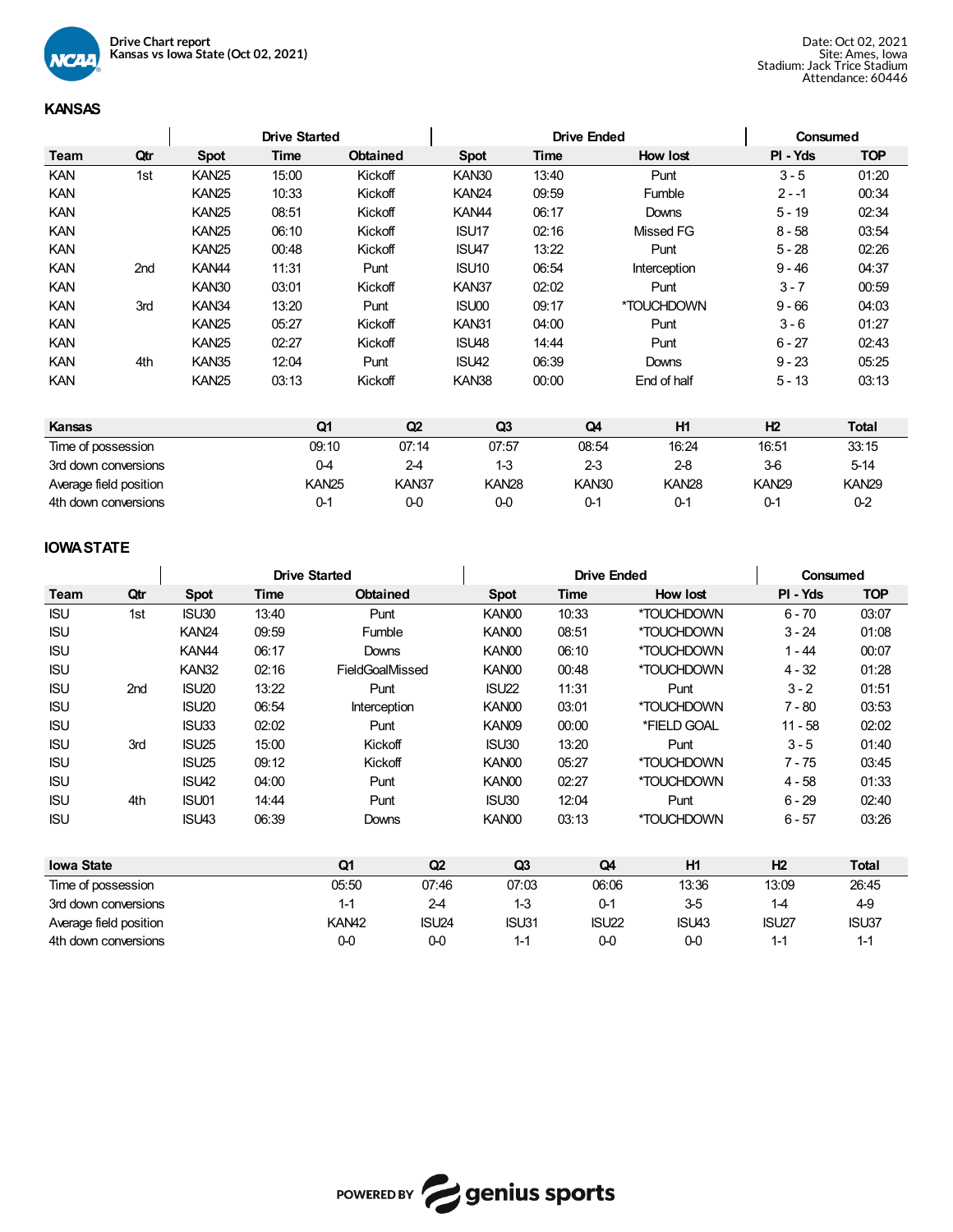

|             |     |                   |       | <b>Drive Started</b> |                   | <b>Drive Ended</b> |                  | Consumed  |            |  |
|-------------|-----|-------------------|-------|----------------------|-------------------|--------------------|------------------|-----------|------------|--|
| <b>Team</b> | Qtr | <b>Spot</b>       | Time  | <b>Obtained</b>      | <b>Spot</b>       | <b>Time</b>        | How lost         | PI - Yds  | <b>TOP</b> |  |
| KAN         | 1st | KAN <sub>25</sub> | 15:00 | Kickoff              | KAN30             | 13:40              | Punt             | $3 - 5$   | 01:20      |  |
| <b>ISU</b>  |     | ISU30             | 13:40 | Punt                 | KAN00             | 10:33              | *TOUCHDOWN       | $6 - 70$  | 03:07      |  |
| <b>KAN</b>  |     | <b>KAN25</b>      | 10:33 | Kickoff              | <b>KAN24</b>      | 09:59              | Fumble           | $2 - -1$  | 00:34      |  |
| <b>ISU</b>  |     | <b>KAN24</b>      | 09:59 | Fumble               | KAN00             | 08:51              | *TOUCHDOWN       | $3 - 24$  | 01:08      |  |
| <b>KAN</b>  |     | <b>KAN25</b>      | 08:51 | Kickoff              | KAN <sub>44</sub> | 06:17              | Downs            | $5 - 19$  | 02:34      |  |
| <b>ISU</b>  |     | KAN <sub>44</sub> | 06:17 | Downs                | KAN00             | 06:10              | *TOUCHDOWN       | $1 - 44$  | 00:07      |  |
| <b>KAN</b>  |     | KAN <sub>25</sub> | 06:10 | Kickoff              | ISU17             | 02:16              | <b>Missed FG</b> | $8 - 58$  | 03:54      |  |
| <b>ISU</b>  |     | <b>KAN32</b>      | 02:16 | FieldGoalMissed      | KAN00             | 00:48              | *TOUCHDOWN       | $4 - 32$  | 01:28      |  |
| <b>KAN</b>  |     | KAN <sub>25</sub> | 00:48 | Kickoff              | ISU47             | 13:22              | Punt             | $5 - 28$  | 02:26      |  |
| <b>ISU</b>  | 2nd | ISU <sub>20</sub> | 13:22 | Punt                 | <b>ISU22</b>      | 11:31              | Punt             | $3 - 2$   | 01:51      |  |
| <b>KAN</b>  |     | KAN <sub>44</sub> | 11:31 | Punt                 | ISU <sub>10</sub> | 06:54              | Interception     | $9 - 46$  | 04:37      |  |
| <b>ISU</b>  |     | ISU <sub>20</sub> | 06:54 | Interception         | KAN00             | 03:01              | *TOUCHDOWN       | $7 - 80$  | 03:53      |  |
| <b>KAN</b>  |     | KAN30             | 03:01 | Kickoff              | KAN37             | 02:02              | Punt             | $3 - 7$   | 00:59      |  |
| <b>ISU</b>  |     | ISU33             | 02:02 | Punt                 | KAN09             | 00:00              | *FIELD GOAL      | $11 - 58$ | 02:02      |  |
| <b>ISU</b>  | 3rd | ISU <sub>25</sub> | 15:00 | Kickoff              | ISU30             | 13:20              | Punt             | $3 - 5$   | 01:40      |  |
| <b>KAN</b>  |     | KAN34             | 13:20 | Punt                 | ISU00             | 09:17              | *TOUCHDOWN       | $9 - 66$  | 04:03      |  |
| <b>ISU</b>  |     | ISU25             | 09:12 | Kickoff              | KAN00             | 05:27              | *TOUCHDOWN       | $7 - 75$  | 03:45      |  |
| <b>KAN</b>  |     | <b>KAN25</b>      | 05:27 | Kickoff              | KAN31             | 04:00              | Punt             | $3 - 6$   | 01:27      |  |
| <b>ISU</b>  |     | ISU42             | 04:00 | Punt                 | KAN00             | 02:27              | *TOUCHDOWN       | $4 - 58$  | 01:33      |  |
| <b>KAN</b>  |     | <b>KAN25</b>      | 02:27 | Kickoff              | ISU48             | 14:44              | Punt             | $6 - 27$  | 02:43      |  |
| <b>ISU</b>  | 4th | ISU01             | 14:44 | Punt                 | ISU30             | 12:04              | Punt             | $6 - 29$  | 02:40      |  |
| <b>KAN</b>  |     | KAN35             | 12:04 | Punt                 | ISU42             | 06:39              | Downs            | $9 - 23$  | 05:25      |  |
| <b>ISU</b>  |     | ISU43             | 06:39 | Downs                | KAN00             | 03:13              | *TOUCHDOWN       | $6 - 57$  | 03:26      |  |
| <b>KAN</b>  |     | <b>KAN25</b>      | 03:13 | Kickoff              | KAN38             | 00:00              | End of half      | $5 - 13$  | 03:13      |  |

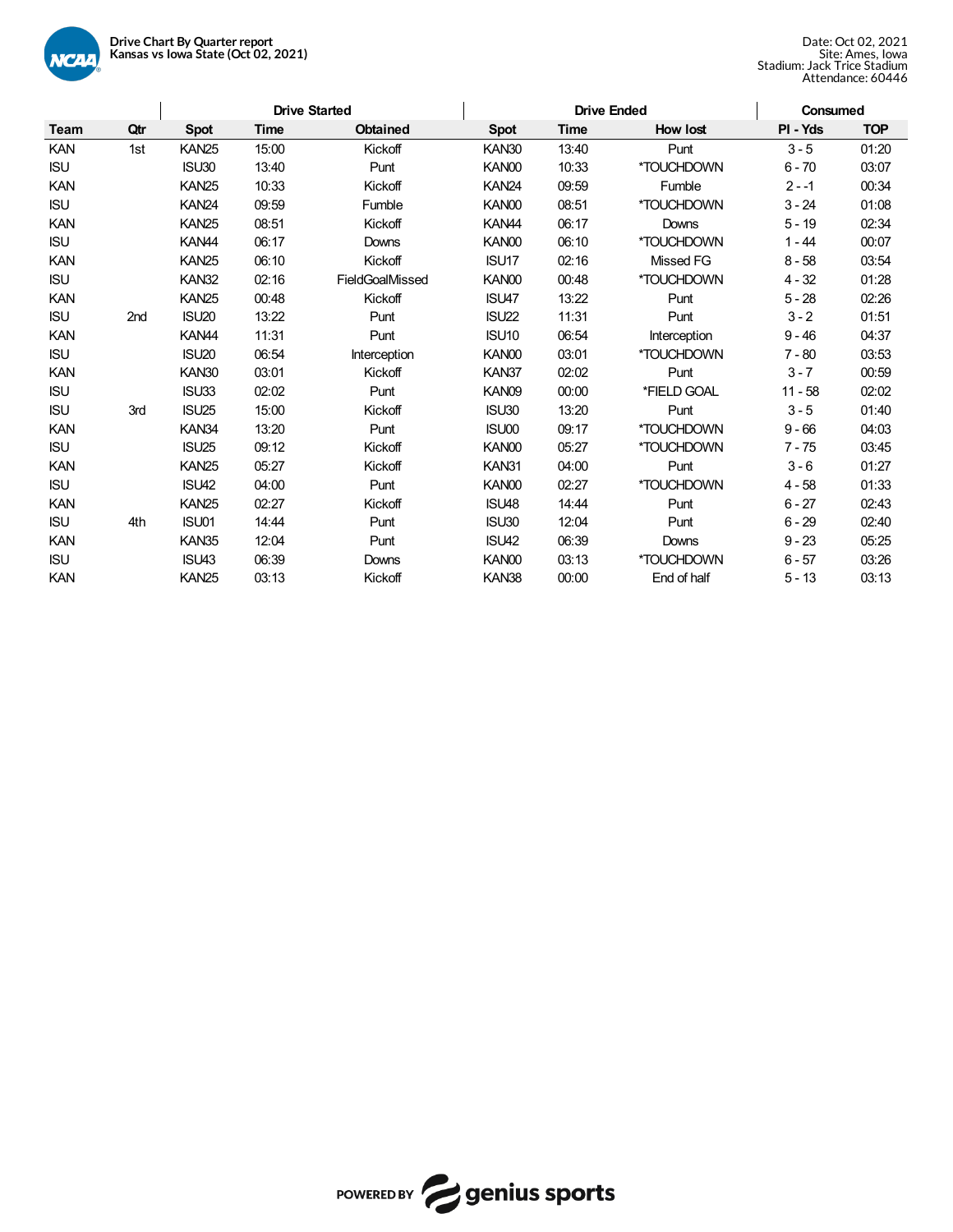

## **KANSAS**

| <b>KANSAS</b> |                |                     | <b>IOWA STATE</b> |    |                    |
|---------------|----------------|---------------------|-------------------|----|--------------------|
| Pos           | ##             | <b>OFFENSE</b>      | Pos               | ## | <b>OFFENSE</b>     |
| <b>WR</b>     | $\overline{2}$ | Arnold, Lawrence    | <b>WR</b>         | 8  | Hutchinson, Xavier |
| <b>RB</b>     | 4              | Neal, Devin         | <b>TE</b>         | 11 | Allen, Chase       |
| <b>WR</b>     | 7              | Wilson, Trevor      | QB                | 15 | Purdy, Brock       |
| <b>WR</b>     | 8              | Lassiter II, Kwamie | <b>WR</b>         | 17 | Wilson, Darren     |
| QB            | 17             | Bean, Jason         | <b>RB</b>         | 28 | Hall, Breece       |
| OL            | 50             | Novitsky, Mike      | <b>OL</b>         | 52 | Downing, Trevor    |
| OL            | 54             | Ford Jr., Michael   | OL                | 55 | Simmons, Darrell   |
| <b>OL</b>     | 61             | Clark, Malik        | OL                | 57 | Newell, Colin      |
| OL            | 68             | Bostick Jr., Earl   | <b>OL</b>         | 64 | Schweiger, Derek   |
| OL            | 77             | Cabeldue, Bryce     | <b>OL</b>         | 75 | Foster, Sean       |
| TE            | 89             | Fairchild, Mason    | <b>TE</b>         | 88 | Kolar, Charlie     |
|               |                |                     | Pos               | ## | <b>DEFENSE</b>     |
| Pos           | ##             | <b>DEFENSE</b>      |                   |    |                    |
|               |                |                     |                   |    |                    |
| LB            | 0              | Betts, Nate         | DB                | 1  | Young, Isheem      |
| CB            | $\overline{2}$ | Bryant, Jacobee     | DE                | 9  | McDonald, Will     |
| DB            | 3              | Thomas, Ricky       | DB                | 12 | Eisworth, Greg     |
| S             | 10             | Gilliom, Jason      | <b>DB</b>         | 19 | King, Kym-Mani     |
| CB            | 13             | Dotson, Ra'Mello    | LВ                | 23 | Rose, Mike         |
| DE            | 15             | Johnson, Kyron      | DB                | 25 | Tampa, T.J.        |
| LB            | 19             | Potter, Gavin       | DB                | 26 | Johnson, Anthony   |
| LB            | 30             | Miller, Rich        | LB                | 34 | Vance, O'Rien      |
| DL            | 53             | Taylor, Caleb       | LВ                | 35 | Hummel, Jake       |
| <b>DL</b>     | 98             | Sampson, Caleb      | <b>DE</b>         | 55 | Petersen, Zach     |

#### **Kansas**

1-Logan Jr., Kenny, 3-Kendrick, Miles, 5-Burroughs, O.J., 6-Berryhill, Taiwan, 9-Webb, Jeremy, 11-Wilson, Eddie, 11-Grimm, Luke, 12-Locklin, Torry, 14-Parker, Steven, 16-Dabney, Cam'Ron, 18-White-Schultz, Edwin, 19-McBride, Steven, 22-Mayberry, Duece, 23-Pesek-Hickson, Amauri, 24-Vernon, Reis, 27-Pearson, Kyler, 32-Downing, Dylan, 33-Roe, Spencer, 35-DeBose, Zion, 40-Allen, Tabor, 41-Channel, Nick, 43-Dineen, Jay, 44-Wheeler, Cornell, 45-Kardell, Trevor, 47- Casey, Jared, 60-Hosford, Luke, 72-Lopeti, Adagio, 80-Golightly, Tristan, 83-Skinner, Quentin, 83-Borcila, Jacob, 86-Copeland, Mac, 87-Huggins, Will, 88-Horne, Jamahl, 90-Robinson, Jereme, 95-McGee, Ronald, 97-Caldwell, Kenean

#### **Iowa State**

1-Milton, Tarique, 2-Young, Datrone, 2-Shaw, Sean, 4-Suttle, Corey, 5-Mevis, Andrew, 6-Walling, Rory, 6-Amos, Jaquan, 8-Bailey, Cordarrius, 9-Scates, Joe, 10- Porter, Darien, 10-Clark, Blake, 11-Onyedim, Tyler, 12-Dekkers, Hunter, 13-Noel, Jaylin, 13-Kyle, Tayvonn, 14-Antoine, Michal, 15-Purchase, Myles, 16- Jackson, Daniel, 17-Freyler, Beau, 20-Horne, Aric, 21-Brock, Jirehl, 22-Silas, Deon, 23-Rickert, Parker, 24-Miller, D.J., 26-Sanders, Eli, 27-McDonald, Craig, 31- Edwards, Virdel, 32-Vaughn, Gerry, 33-Chambers, Mason, 37-Morgan, Jordyn, 40-Zenzen, Hunter, 41-Hathcock, Koby, 43-Rus, Jared, 47-Jackson, Kendell, 49- Mendeszoon, Myles, 52-Petersen, Joey, 53-Greiner, Derek, 54-Hufford, Jared, 59-Guess, Connor, 66-Miller, Tyler, 68-Ross, Zach, 72-Remsburg, Jake, 76- Ramos, Joey, 83-Hanika, DeShawn, 84-Anderson, Ezeriah, 87-Dean, Easton, 91-Peterson, Blake, 93-Lee, Isaiah, 94-Shook, Cameron, 94-Krezek, Kyle, 95- Robertson, Tucker, 96-Assalley, Connor, 97-Sutton, Kaden

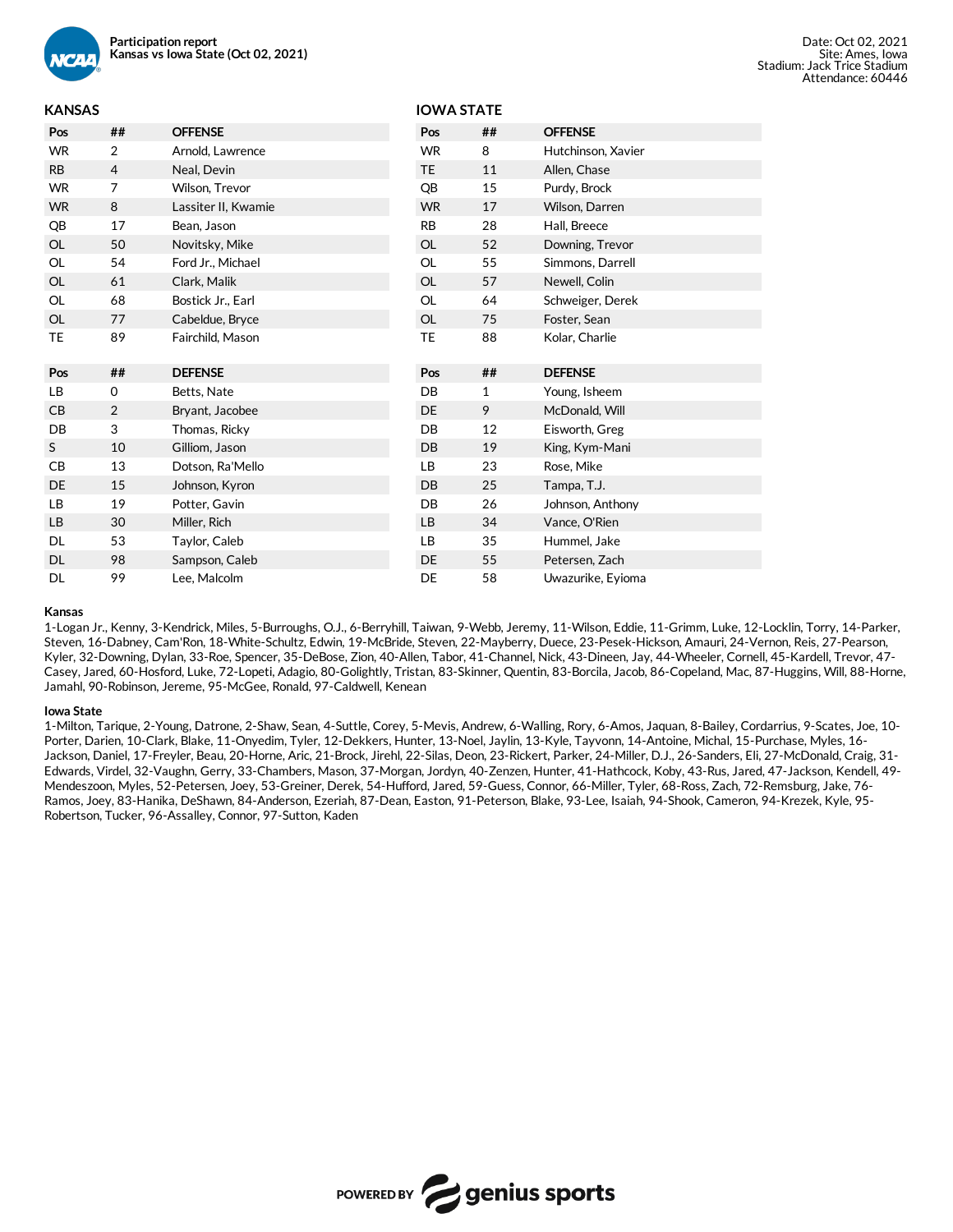

#### **1st Quarter**

*Kansas wins toss and will receive; ISU will defend South end-zone.* #5 A.Mevis kickoff 65 yards to the KAN00, Touchback.

## **Kansas drive starts at 15:00**

- 
- 1-10 KAN25 #4 D.Neal rush for 3 yards gain to the KAN28 (#35 J.Hummel; #34 O.Vance).
- 2-7 KAN28 #12 T.Locklin rush for 2 yards gain to the KAN30 (#35 J.Hummel; #34 O.Vance).<br>3-5 KAN30 #17 J.Bean pass incomplete to #8 K.Lassiter II broken up by #25 T.Tampa. 3-5 KAN30 #17 J.Bean pass incomplete to #8 K.Lassiter II broken up by #25 T.Tampa.
- KAN30 #24 R.Vernon punt 40 yards to the ISU30 fair catch by #13 J.Noel at ISU30.
	- *3 plays, 5 yards, 01:20*

#### **Iowa State drive starts at 13:40** 1-10 ISU30 #28 B.Hall rush for 17 yards gain to the ISU47 (#3 R.Thomas), 1ST DOWN.<br>1-10 ISU47 #28 B.Hall rush for 3 yards gain to the ISU50 (#30 R.Miller). 1-10 ISU47 #28 B.Hall rush for 3 yards gain to the ISU50 (#30 R.Miller). 2-7 ISU50 #15 B.Purdy pass complete to #8 X.Hutchinson for 3 yards to the KAN47 (#0 N.Betts), out of bounds.<br>3-4 KAN47 #15 B.Purdy rush for 9 yards gain to the KAN38 Fod Of Play 1ST DOWN. 3-4 KAN47 #15 B.Purdy rush for 9 yards gain to the KAN38, End Of Play, 1ST DOWN. R2 1-10 KAN38 #28 B.Hall rush for 2 yards gain to the KAN36 (#13 R.Dotson). 2-8 KAN36 #15 B.Purdy pass complete to #8 X.Hutchinson for 36 yards to the KAN00 TOUCHDOWN, clock 10:33, 1ST DOWN. P3

- KAN03 #5 A.Mevis kick attempt good. **Kansas 0, Iowa State 7.** *6 plays, 70 yards, 03:07* (10:33) Timeout. #5 A.Mevis kickoff 65 yards to the KAN00, Touchback. **Kansas drive starts at 10:33** 1-10 KAN25 #17 J.Bean rush for 4 yards loss to the KAN21 fumbled by #17 J.Bean at KAN21 recovered by KAN #17 J.Bean at KAN21, End Of Play. 2-14 KAN21 #17 J.Bean rush for 3 yards gain to the KAN24 fumbled by #17 J.Bean at KAN19 recovered by ISU #55 Z.Petersen at KAN24, End Of Play. *2 plays, -1 yards, 00:34* **Iowa State drive starts at 09:59** 1-10 KAN24 #15 B.Purdy rush for 15 yards gain to the KAN09 (#15 K.Johnson), 1ST DOWN.<br>1-G KAN09 #28 B.Hall rush for 3 yards gain to the KAN06 (#19 G.Potter: #30 R.Miller). 1-G KAN09 #28 B.Hall rush for 3 yards gain to the KAN06 (#19 G.Potter; #30 R.Miller). KAN06 #15 B.Purdy pass complete to #88 C.Kolar for 6 yards to the KAN00 TOUCHDOWN, clock 08:51. KAN03 #96 C.Assalley kick attempt good. **Kansas 0, Iowa State 14.** *3 plays, 24 yards, 01:08* (08:51) Timeout. #5 A.Mevis kickoff 65 yards to the KAN00, Touchback. **Kansas drive starts at 08:51** 1-10 KAN25 #17 J.Bean pass complete to #19 S.McBride for 11 yards to the KAN36 (#2 D.Young), out of bounds, 1ST DOWN. P1 1-10 KAN36 #17 J.Bean rush for 4 yards gain to the KAN40 (#58 E.Uwazurike). 2-6 KAN40 #4 D.Neal rush for 1 yard gain to the KAN41 (#58 E.Uwazurike). KAN41 #17 J.Bean pass complete to #8 K.Lassiter II for 4 yards to the KAN45 (#2 D.Young), out of bounds. 4-1 KAN45 #4 D.Neal rush for 1 yard loss to the KAN44 (#20 A.Horne; #1 I.Young). *5 plays, 19 yards, 02:34* **Iowa State drive starts at 06:17** (06:17) Timeout. 1-10 KAN44 #15 B.Purdy pass complete to #9 J.Scates for 44 yards to the KAN00 TOUCHDOWN, clock 06:10, 1ST DOWN. P5 KAN03 #5 A.Mevis kick attempt good. **Kansas 0, Iowa State 21.** *1 plays, 44 yards, 00:07* #5 A.Mevis kickoff 65 yards to the KAN00, Touchback. **Kansas drive starts at 06:10** 1-10 KAN25 #12 T.Locklin rush for 1 yard gain to the KAN26 (#55 Z.Petersen). KAN26 #17 J.Bean pass complete to #7 T.Wilson for 19 yards to the KAN45 (#6 J.Amos), out of bounds, 1ST DOWN.<br>KAN45 #17 J.Bean pass complete to #8 K.Lassiter II for 14 yards to the ISU41 (#17 B.Freyler), 1ST DOWN. 1-10 KAN45 #17 J.Bean pass complete to #8 K.Lassiter II for 14 yards to the ISU41 (#17 B.Freyler), 1ST DOWN.<br>1-10 ISU41 #4 D.Neal rush for 21 yards gain to the ISU20 (#17 B.Freyler), 1ST DOWN. 1-10 ISU41 #4 D.Neal rush for 21 yards gain to the ISU20 (#17 B.Freyler), 1ST DOWN.<br>1-10 ISU20 #12 T.Locklin rush for 1 vard gain to the ISU19 (#93 I.Lee: #58 E.Uwazurike 1-10 ISU20 #12 T.Locklin rush for 1 yard gain to the ISU19 (#93 I.Lee; #58 E.Uwazurike). 2-9 ISU19 #17 J.Bean pass incomplete to #2 L.Arnold QB hurried by #9 W.McDonald.<br>3-9 ISU19 #12 T.Locklin rush for 2 vards gain to the ISU17 (#12 G. Fisworth: #17 B.Fre 3-9 ISU19 #12 T.Locklin rush for 2 yards gain to the ISU17 (#12 G.Eisworth; #17 B.Freyler). #83 J.Borcila field goal attempt from 34 yards NO GOOD block by #58 E.Uwazurike, clock 02:16 recovered by ISU #12 G.Eisworth at ISU13 #12 G.Eisworth return 55 yards to the KAN32 (#89 M.Fairchild). *8 plays, 58 yards, 03:54* **Iowa State drive starts at 02:16** 1-10 KAN32 #28 B.Hall rush for 10 yards gain to the KAN22 (#5 O.Burroughs), 1ST DOWN.<br>1-10 KAN22 #28 B.Hall rush for 15 yards gain to the KAN07 (#3 R.Thomas), 1ST DOWN. 1-10 KAN22 #28 B.Hall rush for 15 yards gain to the KAN07  $(H3)$  R.Thomas), 1ST DOWN.<br>1-G KAN07 #28 B.Hall rush for 0 yards to the KAN07 (#2 J.Brvant), out of bounds. 1-G KAN07 #28 B.Hall rush for 0 yards to the KAN07 (#2 J.Bryant), out of bounds.
- KAN07 #15 B.Purdy pass complete to #21 J.Brock for 7 yards to the KAN00 TOUCHDOWN, clock 00:48.
	- KAN03 #96 C.Assalley kick attempt good.

#### **Kansas 0, Iowa State 28.** *4 plays, 32 yards, 01:28*

(00:48) Timeout.

#5 A.Mevis kickoff 65 yards to the KAN00, Touchback.

**Kansas drive starts at 00:48**

1-10 KAN25 #4 D.Neal rush for 12 yards gain to the KAN37 (#47 K.Jackson), 1ST DOWN.<br>1-10 KAN37 #4 D.Neal rush for 10 vards gain to the KAN47 (#20 A Horne) 1ST DOWN.

1-10 KAN37 #4 D.Neal rush for 10 yards gain to the KAN47 (#20 A.Horne), 1ST DOWN.

POWERED BY genius sports

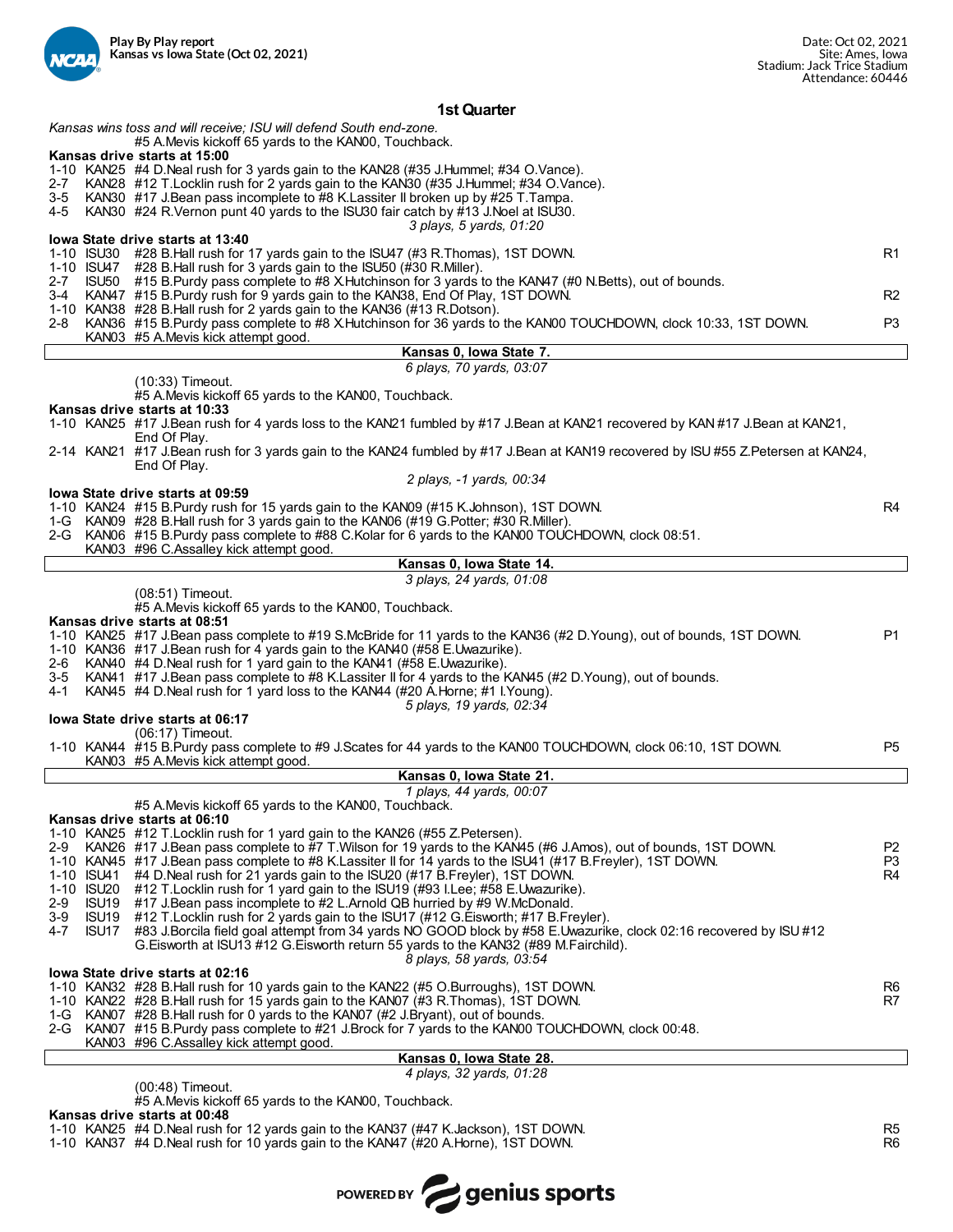

|                |       | Time        |  | <b>1st Downs</b> |     | <b>Conversions</b> |                |                  |                  |
|----------------|-------|-------------|--|------------------|-----|--------------------|----------------|------------------|------------------|
| <b>Summary</b> | Score | <b>Poss</b> |  | `                | 3rd | 4td                | <b>Rushing</b> | Passing          | <b>Penalties</b> |
| Kansas         |       | 09:10       |  |                  | 0-3 | O-                 | 13-55          | $4 - 6 - 0 - 48$ | 0-0              |
| lowa State     | 28    | 05:50       |  |                  | ۰.  | 0-0                | $Q - 74$       | $5 - 5 - 0 - 96$ | 0-C              |

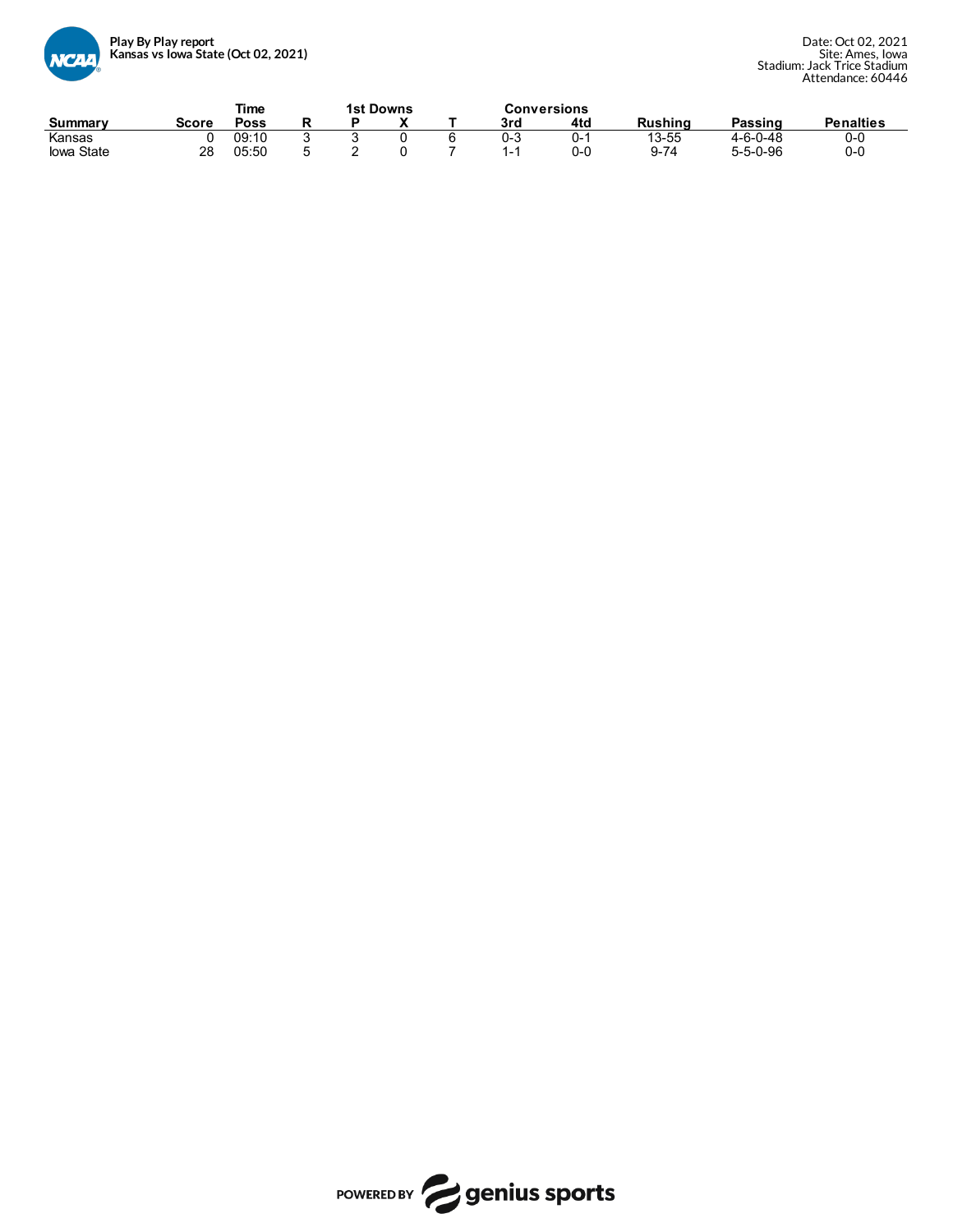

| <b>FIRST QUARTER</b>                                                                          |              |                |              |             |              |                       |                     | <b>KAN</b>     |                |                         |            | <b>ISU</b>     |              |            |
|-----------------------------------------------------------------------------------------------|--------------|----------------|--------------|-------------|--------------|-----------------------|---------------------|----------------|----------------|-------------------------|------------|----------------|--------------|------------|
| Score                                                                                         |              |                |              |             |              |                       |                     | 0              |                |                         |            | 28             |              |            |
| <b>FIRST DOWNS</b>                                                                            |              |                |              |             |              |                       |                     | 6              |                |                         |            | $\overline{7}$ |              |            |
| <b>RUSHES-YARDS (NET)</b>                                                                     |              |                |              |             |              |                       |                     | 13-55          |                |                         |            | $9 - 74$       |              |            |
| <b>PASSING YDS (NET)</b>                                                                      |              |                |              |             |              |                       |                     | 48             |                |                         |            | 96             |              |            |
| Passes Cmp-Att-Int                                                                            |              |                |              |             |              |                       |                     | $4 - 6 - 0$    |                |                         |            | $5 - 5 - 0$    |              |            |
| <b>TOTAL OFFENSE PLAYS-YARDS</b>                                                              |              |                |              |             |              |                       |                     | 19-103         |                |                         |            | 14-170         |              |            |
| <b>Fumble Returns-Yards</b>                                                                   |              |                |              |             |              |                       |                     | $0-0$          |                |                         |            | $0-0$          |              |            |
| Punt Returns-Yards                                                                            |              |                |              |             |              |                       |                     | $0-0$          |                |                         |            | $0-0$          |              |            |
| Kickoff Returns-Yards                                                                         |              |                |              |             |              |                       |                     | $0-0$          |                |                         |            | $0-0$          |              |            |
| Interception Returns-Yards                                                                    |              |                |              |             |              |                       |                     | $0-0$          |                |                         |            | $0-0$          |              |            |
| Punts (Number-Avg)                                                                            |              |                |              |             |              |                       |                     | $1 - 40.0$     |                |                         |            | $0 - 0.0$      |              |            |
| Fumbles-Lost                                                                                  |              |                |              |             |              |                       |                     | $2 - 1$        |                |                         |            | $0-0$          |              |            |
| Penalties-Yards                                                                               |              |                |              |             |              |                       |                     | $0-0$          |                |                         |            | $0-0$          |              |            |
| <b>Possession Time</b>                                                                        |              |                |              |             |              |                       |                     | 09:10          |                |                         |            | 05:50          |              |            |
| <b>Third-Down Conversions</b>                                                                 |              |                |              |             |              |                       |                     | $0$ of $3$     |                |                         |            | $1$ of $1$     |              |            |
| <b>Fourth-Down Conversions</b>                                                                |              |                |              |             |              |                       |                     | $0$ of $1$     |                |                         |            | $0$ of $0$     |              |            |
| Red-Zone Scores-Chances                                                                       |              |                |              |             |              |                       |                     | $0 - 1$        |                |                         |            | $2 - 2$        |              |            |
|                                                                                               |              | <b>KANSAS</b>  |              |             |              |                       |                     |                |                | <b>IOWA STATE</b>       |            |                |              |            |
| Rushing                                                                                       | No.          | Gain           | Loss         | <b>Net</b>  | TD           | Avg<br>Lg             | Rushing             | No.            | Gain           | Loss                    | <b>Net</b> | <b>TD</b>      | Lg           | Avg        |
| Devin Neal                                                                                    | 6            | 47             | $\mathbf{1}$ | 46          | 0            | 21<br>7.7             | <b>Breece Hall</b>  | 7              | 50             | 0                       | 50         | 0              | 17           | 7.1        |
| <b>Torry Locklin</b>                                                                          | 4            | 6              | 0            | 6           | 0            | $\overline{2}$<br>1.5 | <b>Brock Purdy</b>  | 2              | 24             | 0                       | 24         | $\mathbf 0$    | 15           | 12.0       |
| Jason Bean                                                                                    | 3            | 7              | 4            | 3           | 0            | $\overline{4}$<br>1.0 |                     |                |                |                         |            |                |              |            |
| <b>Passing</b>                                                                                | $C-A-I$      |                | Yds          | TD          | Long         | Sack                  | Passing             | $C-A-I$        |                | Yds                     | TD         | Long           |              | Sack       |
| Jason Bean                                                                                    | $4 - 6 - 0$  |                | 48           | $\Omega$    | 19           | 0                     | <b>Brock Purdy</b>  | $5 - 5 - 0$    |                | 96                      | 4          | 44             |              | 0          |
| Receiving                                                                                     | <b>TAR</b>   | No.            | Yards        | <b>YAC</b>  | TD           | Long                  | Receiving           | <b>TAR</b>     | No.            | Yards                   |            | YAC            | TD           | Long       |
| Kwamie Lassiter II                                                                            | 3            | $\overline{2}$ | 18           | 10          | 0            | 14                    | Xavier Hutchinson   | $\overline{2}$ | $\overline{2}$ | 39                      |            | 34             | $\mathbf{1}$ | 36         |
| <b>Trevor Wilson</b>                                                                          | $\mathbf{1}$ | $\mathbf{1}$   | 19           | $\mathbf 0$ | $\mathbf 0$  | 19                    | Joe Scates          | $\mathbf{1}$   | $\mathbf{1}$   | 44                      |            | $\mathbf{1}$   | $\mathbf{1}$ | 44         |
| <b>Steven McBride</b>                                                                         | $\mathbf{1}$ | 1              | 11           | 4           | 0            | 11                    | <b>Jirehl Brock</b> | $\mathbf{1}$   | $\mathbf{1}$   | 7                       |            | 8              | 1            | 7          |
| Lawrence Arnold                                                                               | $\mathbf{1}$ | $\mathbf 0$    | $\mathbf 0$  | $\Omega$    | $\mathbf 0$  | 0                     | Charlie Kolar       | $\mathbf{1}$   | $\mathbf{1}$   | 6                       |            | $\mathbf 0$    | $\mathbf{1}$ | 6          |
| Punting                                                                                       | No.          | Yds            | Avg          | Long        | In20         | TВ                    | <b>Punting</b>      | No.            | Yds            | Avg                     | Long       |                | In20         | ТB         |
| Reis Vernon                                                                                   | $\mathbf{1}$ | 40             | 40.0         | 40          | $\mathbf 0$  | $\mathbf 0$           |                     |                |                |                         |            |                |              |            |
| <b>Punt Returns</b>                                                                           | No.          |                | Yards        |             | TD           | Long                  | <b>Punt Returns</b> | No.            |                | Yards                   |            | TD             |              | Long       |
| <b>Kick Returns</b>                                                                           | No.          |                | Yards        |             | <b>TD</b>    | Long                  | <b>Kick Returns</b> | No.            |                | Yards                   |            | <b>TD</b>      |              | Long       |
| <b>Tackles</b>                                                                                | UA-A         |                | <b>Total</b> |             | <b>Sacks</b> | <b>TFL</b>            | <b>Tackles</b>      |                | UA-A           | <b>Total</b>            |            | <b>Sacks</b>   |              | <b>TFL</b> |
| <b>Rich Miller</b>                                                                            | $1 - 1$      |                | 2            |             | 0.0          | 0.0                   | Beau Freyler        | $2 - 1$        |                | 3                       |            | 0.0            |              | 0.0        |
| <b>Ricky Thomas</b>                                                                           | $2 - 0$      |                | 2            |             | 0.0          | 0.0                   | Eyioma Uwazurike    | $2 - 1$        |                | 3                       |            | 0.0            |              | 0.0        |
| Gavin Potter                                                                                  | $0 - 1$      |                | $\mathbf 1$  |             | $0.0\,$      | 0.0                   | Aric Horne          | $1 - 1$        |                | $\overline{\mathbf{c}}$ |            | $0.0\,$        |              | $0.5\,$    |
| Jacobee Bryant                                                                                | $1-0$        |                | $\mathbf{1}$ |             | 0.0          | $0.0\,$               | Datrone Young       | $2 - 0$        |                | 2                       |            | 0.0            |              | 0.0        |
| Qtr Time Scoring Play                                                                         |              |                |              |             |              |                       |                     |                |                |                         |            |                |              | $V-H$      |
| 10:33 ISU - #8 X.Hutchinson 36 yd pass from #15 B.Purdy (#5 A.Mevis kick), 6-70, 03:07<br>1st |              |                |              |             |              |                       |                     |                |                |                         |            |                |              | $0 - 7$    |
| 08:51 ISU - #88 C.Kolar 6 yd pass from #15 B.Purdy (#96 C.Assalley kick), 3-24, 01:08<br>1st  |              |                |              |             |              |                       |                     |                |                |                         |            |                |              | $0 - 14$   |
| 06:10 ISU - #9 J.Scates 44 yd pass from #15 B.Purdy (#5 A.Mevis kick), 1-44, 00:07<br>1st     |              |                |              |             |              |                       |                     |                |                |                         |            |                |              | $0 - 21$   |
| 00:48 ISU - #21 J.Brock 7 yd pass from #15 B.Purdy (#96 C.Assalley kick), 4-32, 01:28<br>1st  |              |                |              |             |              |                       |                     |                |                |                         |            |                |              | $0 - 28$   |

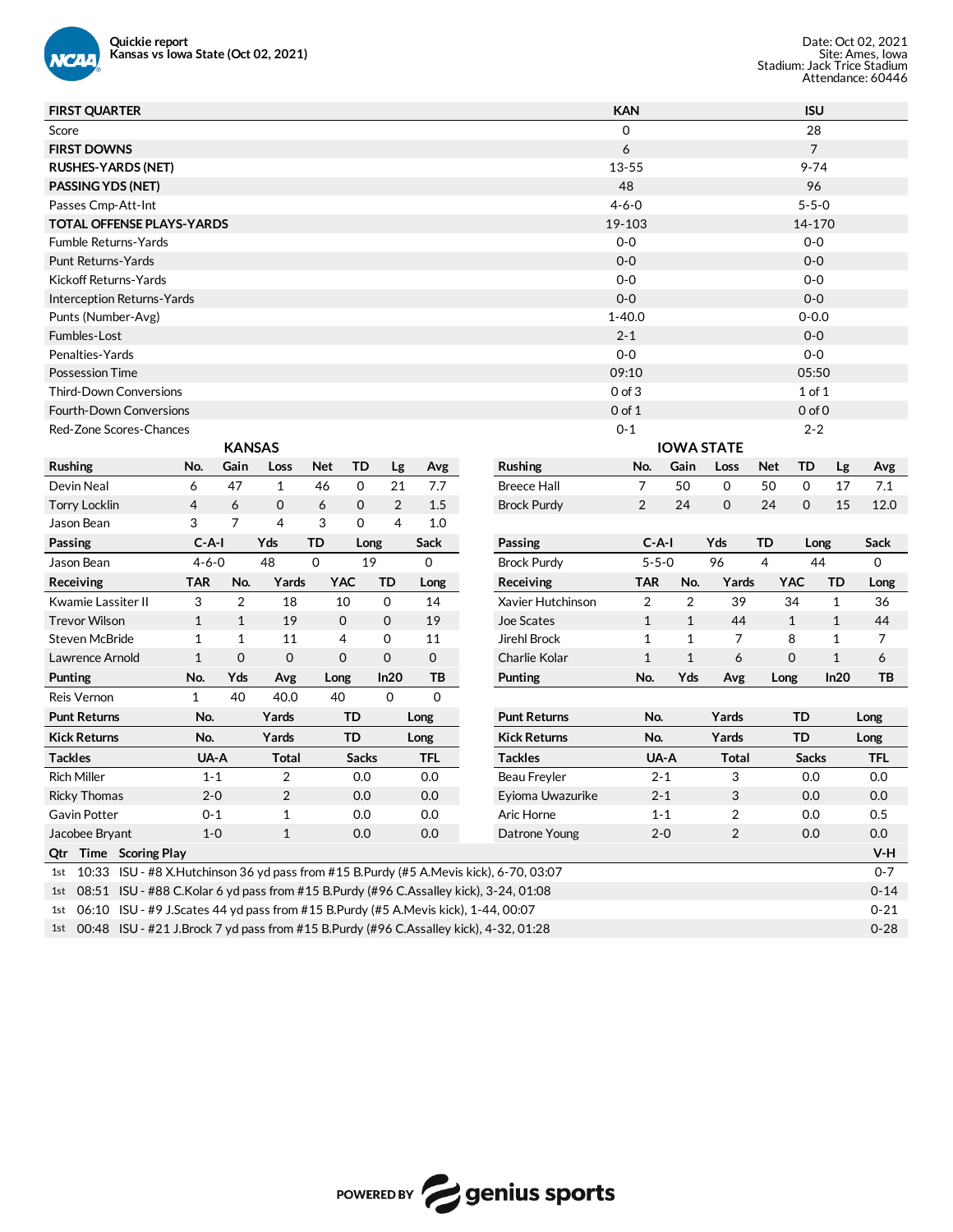

# **2nd Quarter**

| $2 - 5$<br>3-4<br>4-4        | ISU48                                 | 1-10 KAN47 #12 T. Locklin rush for 5 yards gain to the ISU48 (#12 G. Eisworth).<br>#17 J.Bean pass complete to #12 T.Locklin for 1 yard to the ISU47 (#19 K.King).<br>ISU47 #17 J.Bean pass incomplete to #7 T.Wilson.<br>ISU47 #24 R. Vernon punt 47 yards to the ISU00, Touchback.                                                                                                                                                                                                    |                                          |
|------------------------------|---------------------------------------|-----------------------------------------------------------------------------------------------------------------------------------------------------------------------------------------------------------------------------------------------------------------------------------------------------------------------------------------------------------------------------------------------------------------------------------------------------------------------------------------|------------------------------------------|
|                              |                                       | 5 plays, 28 yards, 02:26<br>lowa State drive starts at 13:22                                                                                                                                                                                                                                                                                                                                                                                                                            |                                          |
| 2-6<br>$3 - 3$<br>3-8<br>4-8 | 1-10 ISU20<br>ISU24<br>ISU27<br>ISU22 | (13:22) Timeout.<br>#28 B.Hall rush for 4 yards gain to the ISU24 (#30 R.Miller).<br>#15 B.Purdy pass complete to #28 B.Hall for 3 yards to the ISU27 (#2 J.Bryant).<br>PENALTY ISU False Start (#66 T.Miller) 5 yards from ISU27 to ISU22. NO PLAY.<br>ISU22 #15 B.Purdy pass incomplete QB hurried by #15 K.Johnson PENALTY ISU Holding declined.<br>#94 C.Shook punt 34 yards to the KAN44 fair catch by #8 K.Lassiter II at KAN44.<br>3 plays, 2 yards, 01:51                       |                                          |
|                              |                                       | Kansas drive starts at 11:31                                                                                                                                                                                                                                                                                                                                                                                                                                                            |                                          |
|                              |                                       | 1-10 KAN44 #4 D. Neal rush for 1 yard gain to the KAN45 (#55 Z. Petersen).<br>2-9 KAN45 #12 T. Locklin rush for 1 yard loss to the KAN44 (#58 E. Uwazurike; #23 M. Rose).<br>3-10 KAN44 #17 J.Bean pass complete to #7 T.Wilson for 26 yards to the ISU30 (#17 B.Freyler; #12 G.Eisworth), 1ST DOWN.<br>1-10 ISU30 #4 D. Neal rush for 1 yard gain to the ISU29 (#23 M. Rose).                                                                                                          | P7                                       |
| 2-9<br>3-9<br>2-6            | ISU29<br>ISU29<br>1-10 ISU16<br>ISU12 | #17 J.Bean pass incomplete to #2 L.Arnold.<br>#17 J.Bean rush for 13 yards gain to the ISU16, out of bounds, 1ST DOWN.<br>#12 T.Locklin rush for 4 yards gain to the ISU12 (#32 G.Vaughn; #12 G.Eisworth).<br>#12 T. Locklin rush for 2 yards gain to the ISU10 (#25 T. Tampa), out of bounds.                                                                                                                                                                                          | R8                                       |
| 3-4                          |                                       | (07:03) Timeout by ISU.<br>ISU10 #17 J.Bean pass intercepted by #19 K.King at ISU00 QB hurried by #20 A.Horne, Touchback.                                                                                                                                                                                                                                                                                                                                                               |                                          |
|                              |                                       | 9 plays, 46 yards, 04:37<br>lowa State drive starts at 06:54                                                                                                                                                                                                                                                                                                                                                                                                                            |                                          |
|                              | 1-10 ISU20<br>1-10 ISU43              | (06:54) Timeout.<br>#15 B.Purdy pass complete to #88 C.Kolar for 23 yards to the ISU43 (#10 J.Gilliom), out of bounds, 1ST DOWN.<br>#28 B.Hall rush for 1 yard loss to the ISU42 (#2 J.Bryant).                                                                                                                                                                                                                                                                                         | P8                                       |
|                              |                                       | 2-11 ISU42 #28 B.Hall rush for 4 yards gain to the ISU46 (#30 R.Miller; #15 K.Johnson).<br>3-7 ISU46 #15 B.Purdy pass complete to #8 X.Hutchinson for 15 yards to the KAN39 (#13 R.Dotson), 1ST DOWN.<br>1-10 KAN39 #15 B.Purdy pass complete to #1 T.Milton for 20 yards to the KAN19 (#3 R.Thomas), 1ST DOWN.<br>1-10 KAN19 #15 B.Purdy rush for 10 yards gain to the KAN09 (#99 M.Lee), 1ST DOWN.<br>1-G KAN09 #28 B.Hall rush for 9 yards gain to the KAN00 TOUCHDOWN, clock 03:01. | P9<br>P <sub>10</sub><br>R <sub>11</sub> |
|                              |                                       | KAN03 #5 A.Mevis kick attempt good.<br>Kansas 0, Iowa State 35.                                                                                                                                                                                                                                                                                                                                                                                                                         |                                          |
|                              |                                       | 7 plays, 80 yards, 03:53                                                                                                                                                                                                                                                                                                                                                                                                                                                                |                                          |
|                              |                                       | (03:01) Timeout.<br>#5 A.Mevis kickoff 65 yards to the KAN00, Touchback PENALTY ISU Offside (#47 K.Jackson) 5 yards from KAN25 to KAN30.                                                                                                                                                                                                                                                                                                                                                |                                          |
|                              |                                       | Kansas drive starts at 03:01<br>1-10 KAN30 #4 D.Neal rush for 2 yards gain to the KAN32 (#34 O.Vance; #58 E.Uwazurike).                                                                                                                                                                                                                                                                                                                                                                 |                                          |
| 2-8<br>3-8                   |                                       | KAN32 #17 J.Bean pass incomplete to #19 S.McBride PENALTY KAN Ineligible Downfield on Pass declined.<br>KAN32 #12 T. Locklin rush for 5 yards gain to the KAN37 (#55 Z. Petersen).<br>(02:10) Timeout by ISU.                                                                                                                                                                                                                                                                           |                                          |
| 4-3                          |                                       | KAN37 #24 R. Vernon punt 39 yards to the ISU24 #13 J. Noel return 9 yards to the ISU33, out of bounds.<br>3 plays, 7 yards, 00:59                                                                                                                                                                                                                                                                                                                                                       |                                          |
|                              |                                       | lowa State drive starts at 02:02<br>(02:02) Timeout.                                                                                                                                                                                                                                                                                                                                                                                                                                    |                                          |
|                              |                                       | 1-10 ISU33 #15 B. Purdy pass complete to #8 X. Hutchinson for 14 yards to the ISU47, out of bounds, 1ST DOWN.                                                                                                                                                                                                                                                                                                                                                                           | P <sub>12</sub>                          |
| $2 - 8$                      | 1-10 ISU47<br>ISU49                   | #28 B.Hall rush for 2 yards gain to the ISU49 (#98 C.Sampson).<br>#15 B.Purdy pass complete to #28 B.Hall for 8 yards to the KAN43 (#30 R.Miller), 1ST DOWN.                                                                                                                                                                                                                                                                                                                            | P <sub>13</sub>                          |
|                              |                                       | (01:14) Timeout by KAN.<br>1-10 KAN43 #15 B.Purdy pass complete to #8 X.Hutchinson for 16 yards to the KAN27 (#2 J.Bryant), 1ST DOWN.                                                                                                                                                                                                                                                                                                                                                   | P14                                      |
|                              |                                       | 1-10 KAN27 #15 B.Purdy pass incomplete to #2 S.Shaw.<br>2-10 KAN27 #15 B.Purdy pass complete to #8 X.Hutchinson for 3 yards to the KAN24 (#19 G.Potter), out of bounds.                                                                                                                                                                                                                                                                                                                 |                                          |
| $3 - 7$                      |                                       | KAN24 #15 B.Purdy pass complete to #88 C.Kolar for 15 yards to the KAN09 (#16 C.Dabney), 1ST DOWN.<br>(00:35) Timeout by KAN.                                                                                                                                                                                                                                                                                                                                                           | P <sub>15</sub>                          |
| 1-G                          |                                       | KAN09 #15 B. Purdy pass incomplete to #88 C. Kolar.                                                                                                                                                                                                                                                                                                                                                                                                                                     |                                          |
| 2-G                          |                                       | KAN09 #15 B.Purdy pass complete to #2 S.Shaw for 3 yards to the KAN06 (#0 N.Betts; #19 G.Potter).<br>(00:24) Timeout by ISU.                                                                                                                                                                                                                                                                                                                                                            |                                          |
| 3-G                          |                                       | KAN06 #15 B.Purdy sacked for loss of 3 yards to the KAN09 (#15 K.Johnson), fumble by #15 B.Purdy recovered by ISU #75<br>S. Foster at KAN09, End Of Play.                                                                                                                                                                                                                                                                                                                               |                                          |
| 4-G                          |                                       | KAN09 #96 C.Assalley field goal attempt from 26 yards GOOD, clock 00:00.<br>Kansas 0. Iowa State 38.                                                                                                                                                                                                                                                                                                                                                                                    |                                          |
|                              |                                       | 11 plays, 58 yards, 02:02                                                                                                                                                                                                                                                                                                                                                                                                                                                               |                                          |
|                              |                                       | <b>Time</b><br><b>1st Downs</b><br><b>Conversions</b>                                                                                                                                                                                                                                                                                                                                                                                                                                   |                                          |
| <b>Summary</b><br>Kansas     |                                       | <b>Poss</b><br>P<br><b>Rushing</b><br>Passing<br><b>Penalties</b><br>Score<br>R<br>X<br>т<br>3rd<br>4td<br>$\overline{2}$<br>07:14<br>$\mathbf{1}$<br>0<br>$2 - 5$<br>$9 - 32$<br>$2 - 6 - 1 - 27$<br>1<br>0-0<br>0-0<br>0                                                                                                                                                                                                                                                              |                                          |



Iowa State 10 07:46 1 7 0 8 2-4 0-0 7-25 10-13-0-120 2-10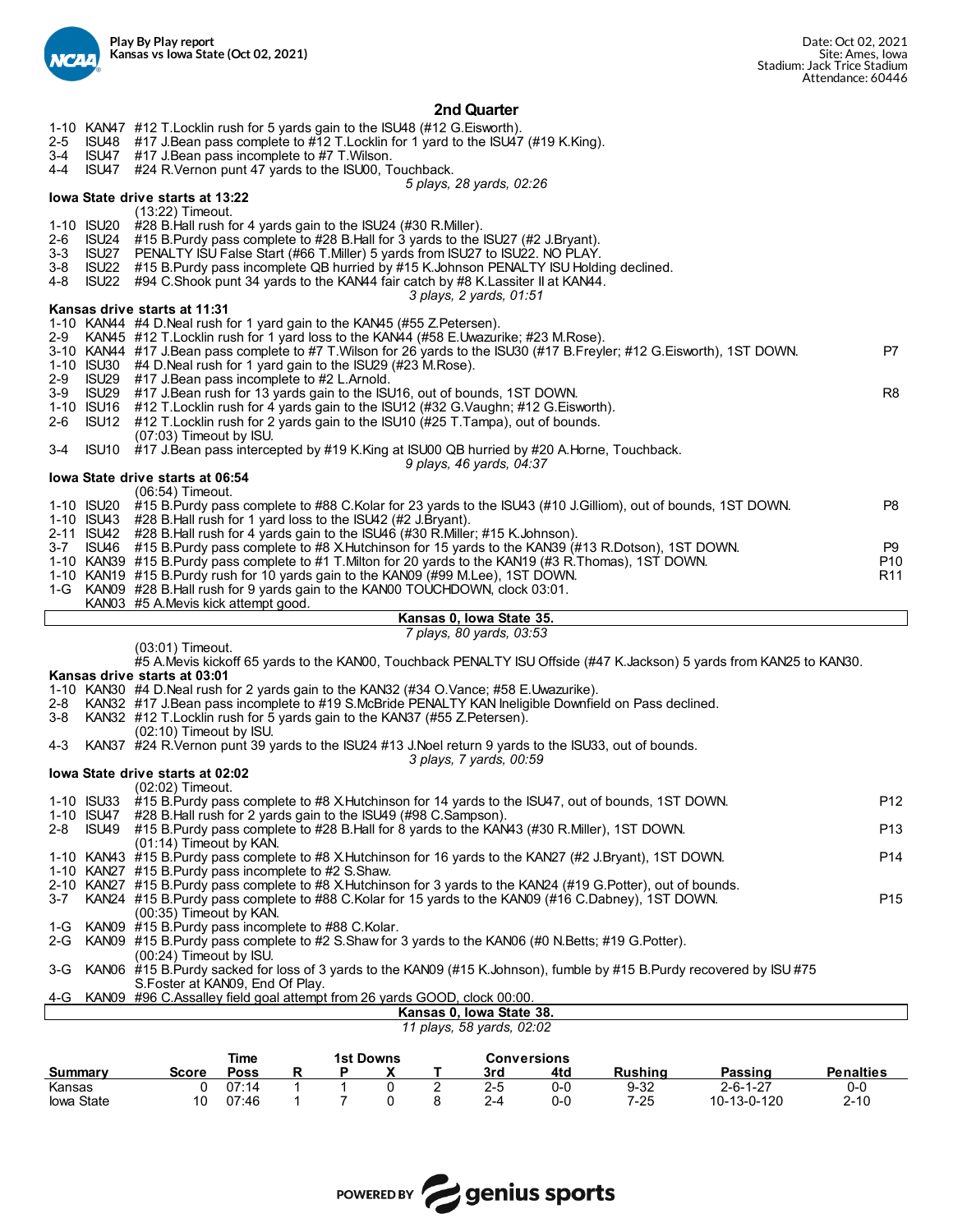

| <b>SECOND QUARTER</b>                                                  |                |                |              |                |                     |              |                       | <b>KAN</b>     |                |                   |                | <b>ISU</b>   |             |              |
|------------------------------------------------------------------------|----------------|----------------|--------------|----------------|---------------------|--------------|-----------------------|----------------|----------------|-------------------|----------------|--------------|-------------|--------------|
| Score                                                                  |                |                |              |                |                     |              |                       | 0              |                |                   |                | 10           |             |              |
| <b>FIRST DOWNS</b>                                                     |                |                |              |                |                     |              |                       | $\overline{2}$ |                |                   |                | 8            |             |              |
| <b>RUSHES-YARDS (NET)</b>                                              |                |                |              |                |                     |              |                       | $9 - 32$       |                |                   |                | $7 - 25$     |             |              |
| <b>PASSING YDS (NET)</b>                                               |                |                |              |                |                     |              |                       | 27             |                |                   |                | 120          |             |              |
| Passes Cmp-Att-Int                                                     |                |                |              |                |                     |              |                       | $2 - 6 - 1$    |                |                   |                | $10-13-0$    |             |              |
| <b>TOTAL OFFENSE PLAYS-YARDS</b>                                       |                |                |              |                |                     |              |                       | $15 - 59$      |                |                   |                | 20-145       |             |              |
| <b>Fumble Returns-Yards</b>                                            |                |                |              |                |                     |              |                       | $0 - 0$        |                |                   |                | $0-0$        |             |              |
| Punt Returns-Yards                                                     |                |                |              |                |                     |              |                       | $0 - 0$        |                |                   |                | $1 - 9$      |             |              |
| Kickoff Returns-Yards                                                  |                |                |              |                |                     |              |                       | $0 - 0$        |                |                   |                | $0 - 0$      |             |              |
| Interception Returns-Yards                                             |                |                |              |                |                     |              |                       | $0-0$          |                |                   |                | $1 - 0$      |             |              |
| Punts (Number-Avg)                                                     |                |                |              |                |                     |              |                       | $2 - 43.0$     |                |                   |                | $1 - 34.0$   |             |              |
| Fumbles-Lost                                                           |                |                |              |                |                     |              |                       | $0 - 0$        |                |                   |                | $1 - 0$      |             |              |
| Penalties-Yards                                                        |                |                |              |                |                     |              |                       | $0 - 0$        |                |                   |                | $2 - 10$     |             |              |
| <b>Possession Time</b>                                                 |                |                |              |                |                     |              |                       | 07:14          |                |                   |                | 07:46        |             |              |
| <b>Third-Down Conversions</b>                                          |                |                |              |                |                     |              |                       | 2 of 5         |                |                   |                | $2$ of 4     |             |              |
| <b>Fourth-Down Conversions</b>                                         |                |                |              |                |                     |              |                       | $0$ of $0$     |                |                   |                | $0$ of $0$   |             |              |
| Red-Zone Scores-Chances                                                |                |                |              |                |                     |              |                       | $0 - 1$        |                |                   |                | $2 - 2$      |             |              |
|                                                                        |                | <b>KANSAS</b>  |              |                |                     |              |                       |                |                | <b>IOWA STATE</b> |                |              |             |              |
| Rushing                                                                | No.            | Gain           | Loss         | <b>Net</b>     | <b>TD</b><br>Lg     | Avg          | Rushing               | No.            | Gain           | Loss              | <b>Net</b>     | <b>TD</b>    | Lg          | Avg          |
| <b>Torry Locklin</b>                                                   | 5              | 16             | $\mathbf{1}$ | 15             | 5<br>0              | 3.0          | <b>Breece Hall</b>    | 5              | 19             | 1                 | 18             | $\mathbf{1}$ | 9           | 3.6          |
| Jason Bean                                                             | $\mathbf{1}$   | 13             | $\mathbf 0$  | 13             | 13<br>0             | 13.0         | <b>Brock Purdy</b>    | 2              | 10             | 3                 | $\overline{7}$ | $\mathbf 0$  | 10          | 3.5          |
| Devin Neal                                                             | 3              | $\overline{4}$ | $\mathbf 0$  | $\overline{4}$ | 2<br>0              | 1.3          | Sean Foster           | 0              | 0              | 0                 | $\Omega$       | 0            | $\Omega$    | 0.0          |
| Passing                                                                | $C-A-I$        |                | Yds          | TD             | Long                | Sack         | Passing               | $C-A-I$        |                | Yds               | TD             |              | Long        | Sack         |
| Jason Bean                                                             | $2 - 6 - 1$    |                | 27           | $\Omega$       | 26                  | $\mathbf 0$  | <b>Brock Purdy</b>    | $10 - 13 - 0$  |                | 120               | $\mathbf 0$    |              | 23          | $\mathbf{1}$ |
| Receiving                                                              | <b>TAR</b>     | No.            | Yards        | <b>YAC</b>     | TD                  | Long         | Receiving             | <b>TAR</b>     | No.            | Yards             | <b>YAC</b>     |              | TD          | Long         |
| <b>Trevor Wilson</b>                                                   | $\overline{c}$ | 1              | 26           | 2              | $\mathbf 0$         | 26           | Xavier Hutchinson     | 4              | 4              | 48                | 7              |              | 0           | 16           |
| <b>Torry Locklin</b>                                                   | $\mathbf{1}$   | $\mathbf{1}$   | $\mathbf{1}$ | 2              | $\mathbf 0$         | $\mathbf{1}$ | Charlie Kolar         | 3              | $\overline{2}$ | 38                | 6              |              | $\mathbf 0$ | 23           |
| Lawrence Arnold                                                        | $\mathbf{1}$   | $\mathbf 0$    | 0            | 0              | $\mathbf 0$         | 0            | <b>Breece Hall</b>    | $\overline{2}$ | $\overline{2}$ | 11                | 6              |              | 0           | 8            |
| Luke Grimm                                                             | $\mathbf{1}$   | $\mathbf 0$    | $\mathbf 0$  | $\mathbf 0$    | $\mathbf 0$         | $\mathbf 0$  | <b>Tarique Milton</b> | $\mathbf{1}$   | $\mathbf{1}$   | 20                | $\mathbf 0$    |              | $\mathbf 0$ | 20           |
| Punting                                                                | No.            | Yds            | Avg          | Long           | In20                | ΤВ           | Punting               | No.            | Yds            | Avg               | Long           |              | In20        | ΤВ           |
| <b>Reis Vernon</b>                                                     | $\overline{2}$ | 86             | 43.0         | 47             | $\mathsf{O}\xspace$ | $\mathbf{1}$ | Cameron Shook         | 1              | 34             | 34.0              | 34             |              | 0           | $\mathbf 0$  |
| <b>Punt Returns</b>                                                    | No.            |                | Yards        | <b>TD</b>      |                     | Long         | <b>Punt Returns</b>   | No.            |                | Yards             |                | TD           |             | Long         |
|                                                                        |                |                |              |                |                     |              | Jaylin Noel           | 1              |                | 9                 |                | 0            |             | 9            |
| <b>Kick Returns</b>                                                    | No.            |                | Yards        | TD             |                     | Long         | <b>Kick Returns</b>   | No.            |                | Yards             |                | TD           |             | Long         |
| <b>Tackles</b>                                                         | UA-A           |                | <b>Total</b> |                | <b>Sacks</b>        | <b>TFL</b>   | <b>Tackles</b>        | UA-A           |                | <b>Total</b>      |                | <b>Sacks</b> |             | <b>TFL</b>   |
| Jacobee Bryant                                                         | $3-0$          |                | 3            |                | 0.0                 | $1.0$        | Greg Eisworth         | $1 - 2$        |                | 3                 |                | $0.0\,$      |             | 0.0          |
| <b>Rich Miller</b>                                                     | $2 - 1$        |                | 3            |                | 0.0                 | 0.0          | Eyioma Uwazurike      | $0 - 2$        |                | $\overline{c}$    |                | 0.0          |             | 0.5          |
| Gavin Potter                                                           | $1 - 1$        |                | 2            |                | 0.0                 | 0.0          | Mike Rose             | $1 - 1$        |                | 2                 |                | 0.0          |             | 0.5          |
| Kyron Johnson                                                          | $1 - 1$        |                | 2            |                | 1.0                 | $1.0$        | Zach Petersen         | $2 - 0$        |                | $\overline{c}$    |                | 0.0          |             | 0.0          |
| Qtr Time Scoring Play                                                  |                |                |              |                |                     |              |                       |                |                |                   |                |              |             | V-H          |
| 03:01 ISU - #28 B.Hall 9 yd rush (#5 A.Mevis kick), 7-80, 03:53<br>2nd |                |                |              |                |                     |              |                       |                |                |                   |                |              |             | $0 - 7$      |
| 2nd 00:00 ISU - #96 C.Assalley 26 yd FG, 11-58, 02:02                  |                |                |              |                |                     |              |                       |                |                |                   |                |              |             | $0 - 10$     |

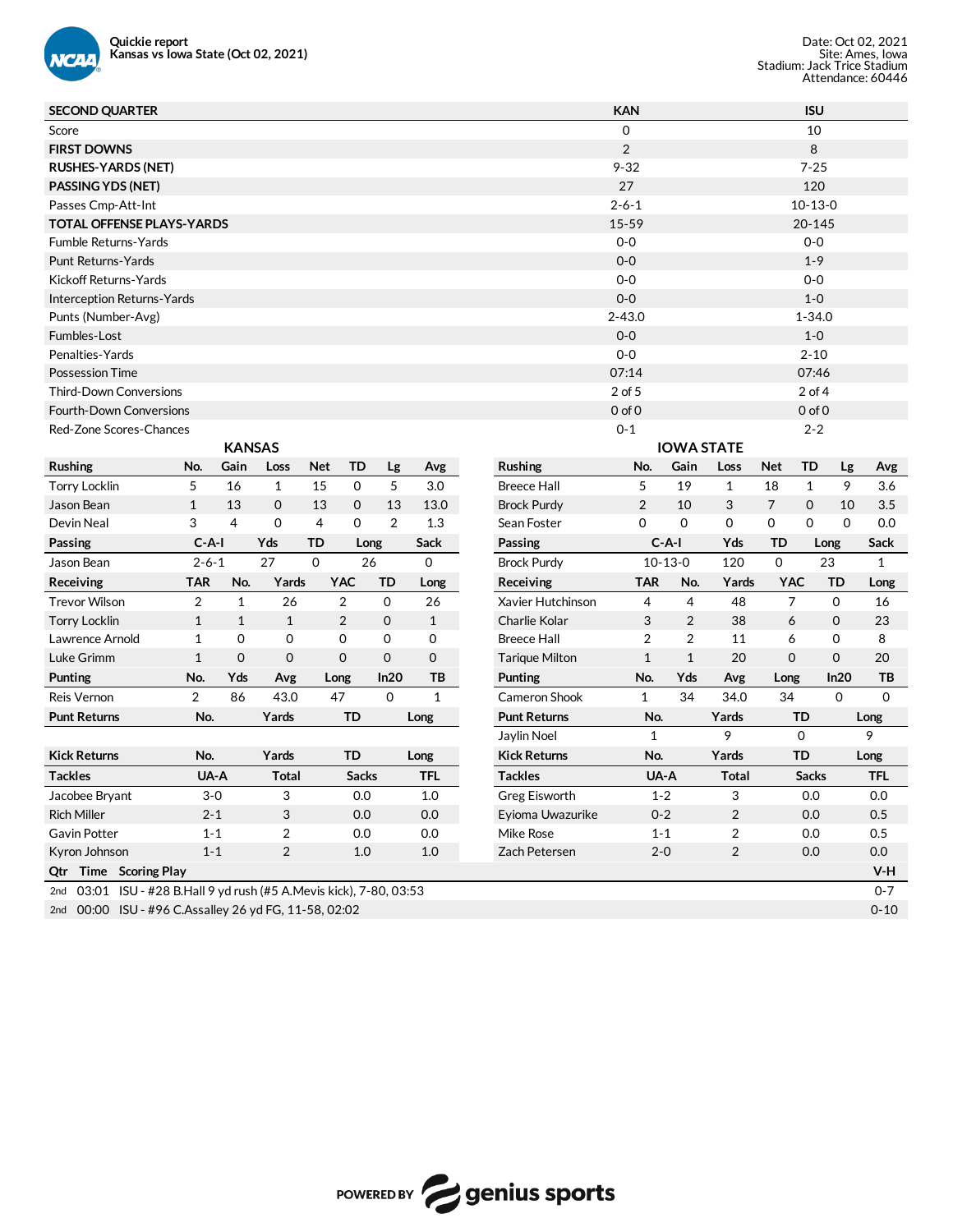

# **3rd Quarter**

|                     |                                                                                                                                                                                                  |                     |   |                       |   | וסו שעומו נכו |                                                      |     |                                                                                                                                                                                                                                                  |                |                        |
|---------------------|--------------------------------------------------------------------------------------------------------------------------------------------------------------------------------------------------|---------------------|---|-----------------------|---|---------------|------------------------------------------------------|-----|--------------------------------------------------------------------------------------------------------------------------------------------------------------------------------------------------------------------------------------------------|----------------|------------------------|
|                     | #40 T.Allen kickoff 65 yards to the ISU00, Touchback.<br>lowa State drive starts at 15:00                                                                                                        |                     |   |                       |   |               |                                                      |     |                                                                                                                                                                                                                                                  |                |                        |
| 2-1                 | from ISU34 to ISU24. NO PLAY.                                                                                                                                                                    |                     |   |                       |   |               |                                                      |     | 1-10 ISU25 #15 B.Purdy pass complete to #8 X.Hutchinson for 9 yards to the ISU34 (#13 R.Dotson), out of bounds.<br>ISU34 #28 B.Hall rush for 3 yards gain to the ISU37 (#15 K.Johnson; #19 G.Potter) PENALTY ISU Holding (#75 S.Foster) 10 yards |                |                        |
| 2-11 ISU24          | #15 B. Purdy pass incomplete to #28 B. Hall QB hurried by #99 M. Lee.<br>3-11 ISU24 #15 B. Purdy rush for 6 yards gain to the ISU30 (#99 M. Lee).                                                |                     |   |                       |   |               |                                                      |     |                                                                                                                                                                                                                                                  |                |                        |
| 4-5                 | ISU30 #94 C.Shook punt 36 yards to the KAN34, out of bounds.                                                                                                                                     |                     |   |                       |   |               | 3 plays, 5 yards, 01:40                              |     |                                                                                                                                                                                                                                                  |                |                        |
|                     | Kansas drive starts at 13:20                                                                                                                                                                     |                     |   |                       |   |               |                                                      |     |                                                                                                                                                                                                                                                  |                |                        |
|                     | (13:20) Timeout.<br>1-10 KAN34 #17 J.Bean pass complete to #7 T. Wilson for 10 yards to the KAN44 (#23 M. Rose), 1ST DOWN.                                                                       |                     |   |                       |   |               |                                                      |     |                                                                                                                                                                                                                                                  |                | P <sub>9</sub>         |
|                     |                                                                                                                                                                                                  |                     |   |                       |   |               |                                                      |     | 1-10 KAN44 #17 J.Bean pass complete to #8 K.Lassiter II for 7 yards to the ISU49 (#19 K.King), out of bounds.                                                                                                                                    |                |                        |
| $2 - 3$<br>ISU49    | #4 D.Neal rush for 4 yards gain to the ISU45 (#58 E.Uwazurike; #9 W.McDonald), 1ST DOWN.<br>1-10 ISU45 #17 J.Bean pass complete to #11 L.Grimm for 22 yards to the ISU23 (#1 I.Young), 1ST DOWN. |                     |   |                       |   |               |                                                      |     |                                                                                                                                                                                                                                                  |                | R <sub>10</sub><br>P11 |
| 1-10 ISU23<br>ISU20 | #12 T. Locklin rush for 3 yards gain to the ISU20 (#23 M. Rose; #1 I. Young).                                                                                                                    |                     |   |                       |   |               |                                                      |     |                                                                                                                                                                                                                                                  |                |                        |
| 2-7<br>ISU14<br>3-1 | #4 D.Neal rush for 6 yards gain to the ISU14 (#93 I.Lee; #26 A.Johnson).<br>#4 D.Neal rush for 2 yards gain to the ISU12 (#55 Z.Petersen), 1ST DOWN.                                             |                     |   |                       |   |               |                                                      |     |                                                                                                                                                                                                                                                  |                | R <sub>12</sub>        |
| 1-10 ISU12          | #17 J.Bean pass incomplete QB hurried by #93 I.Lee.                                                                                                                                              |                     |   |                       |   |               |                                                      |     |                                                                                                                                                                                                                                                  |                |                        |
| 2-10 ISU12          | #12 T.Locklin rush for 12 yards gain to the ISU00 TOUCHDOWN, clock 09:17, 1ST DOWN.<br>ISU03 #83 J.Borcila kick attempt good.                                                                    |                     |   |                       |   |               |                                                      |     |                                                                                                                                                                                                                                                  |                | R <sub>13</sub>        |
|                     |                                                                                                                                                                                                  |                     |   |                       |   |               | Kansas 7, Iowa State 38.                             |     |                                                                                                                                                                                                                                                  |                |                        |
|                     | (09:17) Timeout.                                                                                                                                                                                 |                     |   |                       |   |               | 9 plays, 66 yards, 04:03                             |     |                                                                                                                                                                                                                                                  |                |                        |
|                     |                                                                                                                                                                                                  |                     |   |                       |   |               |                                                      |     | #40 T.Allen kickoff 62 yards to the ISU03 #26 E.Sanders return 22 yards to the ISU25 (#18 E.White-Schultz).                                                                                                                                      |                |                        |
|                     | lowa State drive starts at 09:12<br>1-10 ISU25 #28 B.Hall rush for 10 yards gain to the ISU35 (#15 K.Johnson), out of bounds, 1ST DOWN.                                                          |                     |   |                       |   |               |                                                      |     |                                                                                                                                                                                                                                                  |                | R <sub>16</sub>        |
|                     | 1-10 ISU35 #28 B.Hall rush for 37 yards gain to the KAN28 (#1 K.Logan Jr.), 1ST DOWN.                                                                                                            |                     |   |                       |   |               |                                                      |     |                                                                                                                                                                                                                                                  |                | R <sub>17</sub>        |
|                     | 1-10 KAN28 #15 B.Purdy pass complete to #88 C.Kolar for 20 yards to the KAN08 (#2 J.Bryant), 1ST DOWN.<br>1-G KAN08 #28 B.Hall rush for 2 yards gain to the KAN06 (#99 M.Lee; #19 G.Potter).     |                     |   |                       |   |               |                                                      |     |                                                                                                                                                                                                                                                  |                | P <sub>18</sub>        |
|                     | 2-G KAN06 #28 B.Hall rush for 5 yards gain to the KAN01 (#1 K.Logan Jr.; #19 G.Potter).                                                                                                          |                     |   |                       |   |               |                                                      |     |                                                                                                                                                                                                                                                  |                |                        |
|                     | 3-G KAN01 #15 B.Purdy pass incomplete QB hurried by #15 K.Johnson.<br>4-G KAN01 #28 B.Hall rush for 1 yard gain to the KAN00 TOUCHDOWN, clock 05:27.                                             |                     |   |                       |   |               |                                                      |     |                                                                                                                                                                                                                                                  |                |                        |
|                     | KAN03 #96 C.Assalley kick attempt good.                                                                                                                                                          |                     |   |                       |   |               |                                                      |     |                                                                                                                                                                                                                                                  |                |                        |
|                     |                                                                                                                                                                                                  |                     |   |                       |   |               | Kansas 7, Iowa State 45.<br>7 plays, 75 yards, 03:45 |     |                                                                                                                                                                                                                                                  |                |                        |
|                     | (05:27) Timeout.<br>#5 A. Mevis kickoff 65 yards to the KAN00, Touchback.                                                                                                                        |                     |   |                       |   |               |                                                      |     |                                                                                                                                                                                                                                                  |                |                        |
|                     | Kansas drive starts at 05:27<br>1-10 KAN25 #12 T.Locklin rush for 3 yards gain to the KAN28 (#32 G.Vaughn; #15 M.Purchase).                                                                      |                     |   |                       |   |               |                                                      |     |                                                                                                                                                                                                                                                  |                |                        |
| 2-7                 | KAN28 #17 J.Bean rush for 3 yards gain to the KAN31 (#19 K.King), out of bounds.                                                                                                                 |                     |   |                       |   |               |                                                      |     |                                                                                                                                                                                                                                                  |                |                        |
| 4-4                 | 3-4 KAN31 #17 J.Bean pass incomplete to #2 L.Arnold broken up by #2 D.Young.                                                                                                                     |                     |   |                       |   |               |                                                      |     | KAN31 #24 R.Vernon punt 35 yards to the ISU34 #13 J.Noel return 8 yards to the ISU42 (#41 N.Channel; #7 T.Wilson).                                                                                                                               |                |                        |
|                     | lowa State drive starts at 04:00                                                                                                                                                                 |                     |   |                       |   |               | 3 plays, 6 yards, 01:27                              |     |                                                                                                                                                                                                                                                  |                |                        |
|                     | (04:00) Timeout.                                                                                                                                                                                 |                     |   |                       |   |               |                                                      |     |                                                                                                                                                                                                                                                  |                |                        |
|                     | 1-10 ISU42 #26 E.Sanders rush for 11 yards gain to the KAN47 (#3 R.Thomas), 1ST DOWN.<br>1-10 KAN47 #12 H.Dekkers pass incomplete to #13 J.Noel.                                                 |                     |   |                       |   |               |                                                      |     |                                                                                                                                                                                                                                                  |                | R <sub>19</sub>        |
|                     | 2-10 KAN47 #21 J.Brock rush for 6 yards gain to the KAN41 (#19 G.Potter).                                                                                                                        |                     |   |                       |   |               |                                                      |     |                                                                                                                                                                                                                                                  |                |                        |
| 3-4                 | KAN41 #12 H.Dekkers rush for 41 yards gain to the KAN00 TOUCHDOWN, clock 02:27, 1ST DOWN.<br>KAN03 #5 A. Mevis kick attempt good.                                                                |                     |   |                       |   |               |                                                      |     |                                                                                                                                                                                                                                                  |                | R <sub>20</sub>        |
|                     |                                                                                                                                                                                                  |                     |   |                       |   |               | Kansas 7, Iowa State 52.                             |     |                                                                                                                                                                                                                                                  |                |                        |
|                     | #5 A. Mevis kickoff 65 yards to the KAN00, Touchback.                                                                                                                                            |                     |   |                       |   |               | 4 plays, 58 yards, 01:33                             |     |                                                                                                                                                                                                                                                  |                |                        |
|                     | Kansas drive starts at 02:27                                                                                                                                                                     |                     |   |                       |   |               |                                                      |     |                                                                                                                                                                                                                                                  |                |                        |
|                     | 1-10 KAN25 #4 D.Neal rush for 17 yards gain to the KAN42 (#32 G.Vaughn; #23 M.Rose), 1ST DOWN.<br>1-10 KAN42 #4 D.Neal rush for 5 yards gain to the KAN47 (#17 B.Freyler; #35 J.Hummel).         |                     |   |                       |   |               |                                                      |     |                                                                                                                                                                                                                                                  |                | R <sub>14</sub>        |
| 2-5                 |                                                                                                                                                                                                  |                     |   |                       |   |               |                                                      |     | KAN47 #17 J.Bean pass complete to #19 S.McBride for 6 yards to the ISU47 (#15 M.Purchase), 1ST DOWN.                                                                                                                                             |                | P <sub>15</sub>        |
| 2-10 ISU47          | 1-10 ISU47 #17 J.Bean pass incomplete to #4 D.Neal QB hurried by #34 O.Vance.<br>#4 D. Neal rush for 1 yard loss to the ISU48 (#15 M. Purchase; #55 Z. Petersen).                                |                     |   |                       |   |               |                                                      |     |                                                                                                                                                                                                                                                  |                |                        |
|                     |                                                                                                                                                                                                  |                     |   |                       |   |               |                                                      |     |                                                                                                                                                                                                                                                  |                |                        |
| <b>Summary</b>      | <b>Score</b>                                                                                                                                                                                     | Time<br><b>Poss</b> | R | <b>1st Downs</b><br>P | x | т             | <b>Conversions</b><br>3rd                            | 4td | <b>Rushing</b>                                                                                                                                                                                                                                   | <b>Passing</b> | <b>Penalties</b>       |



Kansas 7 07:57 4 3 0 7 1-2 0-0 10-54 4-7-0-45 0-0 Iowa State 14 07:03 4 1 0 5 1-3 1-1 9-119 2-5-0-29 1-10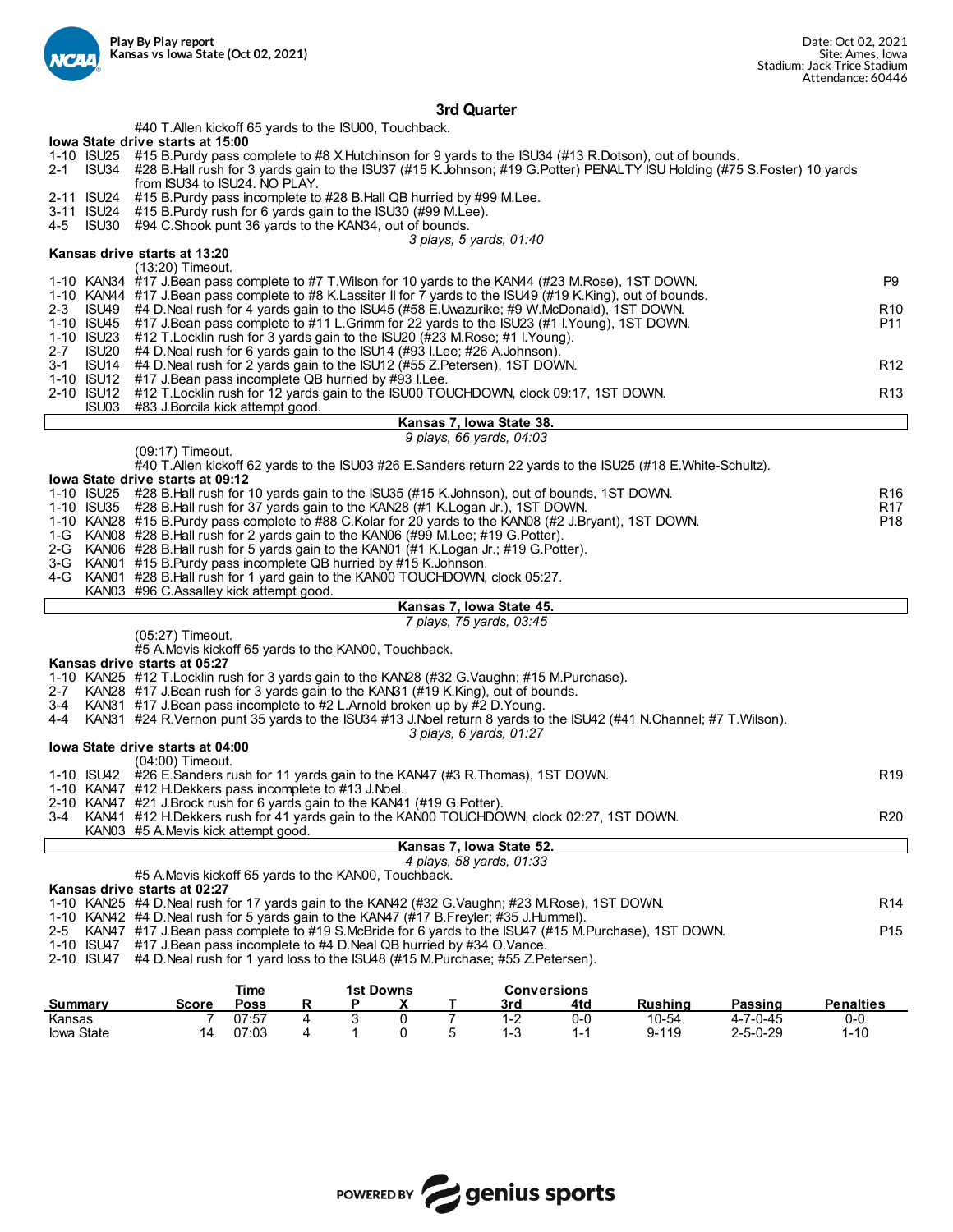

| <b>THIRD QUARTER</b>                                                       |              |               |                |                |                    |            | <b>KAN</b>                            |              |                   |             | <b>ISU</b>   |             |             |
|----------------------------------------------------------------------------|--------------|---------------|----------------|----------------|--------------------|------------|---------------------------------------|--------------|-------------------|-------------|--------------|-------------|-------------|
| Score                                                                      |              |               |                |                |                    |            | 7                                     |              |                   |             | 14           |             |             |
| <b>FIRST DOWNS</b>                                                         |              |               |                |                |                    |            | $\overline{7}$                        |              |                   |             | 5            |             |             |
| <b>RUSHES-YARDS (NET)</b>                                                  |              |               |                |                |                    |            | $10 - 54$                             |              |                   |             | $9 - 119$    |             |             |
| <b>PASSING YDS (NET)</b>                                                   |              |               |                |                |                    |            | 45                                    |              |                   |             | 29           |             |             |
| Passes Cmp-Att-Int                                                         |              |               |                |                |                    |            | $4 - 7 - 0$                           |              |                   |             | $2 - 5 - 0$  |             |             |
| <b>TOTAL OFFENSE PLAYS-YARDS</b>                                           |              |               |                |                |                    |            | 17-99                                 |              |                   |             | 14-148       |             |             |
| <b>Fumble Returns-Yards</b>                                                |              |               |                |                |                    |            | $0-0$                                 |              |                   |             | $0 - 0$      |             |             |
| <b>Punt Returns-Yards</b>                                                  |              |               |                |                |                    |            | $0-0$                                 |              |                   |             | $1 - 8$      |             |             |
| Kickoff Returns-Yards                                                      |              |               |                |                |                    |            | $0-0$                                 |              |                   |             | $1 - 22$     |             |             |
| <b>Interception Returns-Yards</b>                                          |              |               |                |                |                    |            | $0-0$                                 |              |                   |             | $0 - 0$      |             |             |
| Punts (Number-Avg)                                                         |              |               |                |                |                    |            | $1 - 35.0$                            |              |                   |             | $1 - 36.0$   |             |             |
| Fumbles-Lost                                                               |              |               |                |                |                    |            | $0-0$                                 |              |                   |             | $0-0$        |             |             |
| Penalties-Yards                                                            |              |               |                |                |                    |            | $0-0$                                 |              |                   |             | $1 - 10$     |             |             |
| <b>Possession Time</b>                                                     |              |               |                |                |                    |            | 07:57                                 |              |                   |             | 07:03        |             |             |
| <b>Third-Down Conversions</b>                                              |              |               |                |                |                    |            | $1$ of $2$                            |              |                   |             | $1$ of $3$   |             |             |
| <b>Fourth-Down Conversions</b>                                             |              |               |                |                |                    |            |                                       |              |                   |             |              |             |             |
|                                                                            |              |               |                |                |                    |            | $0$ of $0$                            |              |                   |             | $1$ of $1$   |             |             |
| Red-Zone Scores-Chances                                                    |              |               |                |                |                    |            | $1 - 1$                               |              |                   |             | $1 - 1$      |             |             |
|                                                                            |              | <b>KANSAS</b> |                |                |                    |            |                                       |              | <b>IOWA STATE</b> |             |              |             |             |
| Rushing                                                                    | No.          | Gain          | Loss           | <b>Net</b>     | TD<br>Lg           | Avg        | Rushing<br>No.                        | Gain         | Loss              | Net         | TD           | Lg          | Avg         |
| Devin Neal                                                                 | 6            | 34            | $\mathbf{1}$   | 33             | $\mathbf 0$<br>17  | 5.5        | 5<br><b>Breece Hall</b>               | 55           | 0                 | 55          | $\mathbf{1}$ | 37          | 11.0        |
| <b>Torry Locklin</b>                                                       | 3            | 18            | $\mathbf 0$    | 18             | $\mathbf{1}$<br>12 | 6.0        | <b>Hunter Dekkers</b><br>$\mathbf{1}$ | 41           | 0                 | 41          | $\mathbf{1}$ | 41          | 41.0        |
| Jason Bean                                                                 | $\mathbf{1}$ | 3             | 0              | 3              | 0<br>3             | 3.0        | <b>Eli Sanders</b><br>1               | 11           | 0                 | 11          | 0            | 11          | 11.0        |
|                                                                            |              |               |                |                |                    |            | $\mathbf{1}$<br><b>Brock Purdy</b>    | 6            | $\mathbf 0$       | 6           | $\mathbf{0}$ | 6           | 6.0         |
| Passing                                                                    | $C-A-I$      |               | Yds            | TD             | Long               | Sack       | Passing                               | $C-A-I$      | Yds               | TD          | Long         |             | Sack        |
| Jason Bean                                                                 | $4 - 7 - 0$  |               | 45             | 0              | 22                 | 0          | <b>Brock Purdy</b>                    | $2 - 4 - 0$  | 29                | 0           | 20           |             | 0           |
|                                                                            |              |               |                |                |                    |            | <b>Hunter Dekkers</b>                 | $0 - 1 - 0$  | $\mathbf 0$       | $\mathbf 0$ | $\mathbf 0$  |             | $\mathbf 0$ |
| Receiving                                                                  | <b>TAR</b>   | No.           | Yards          | <b>YAC</b>     | TD                 | Long       | TAR<br>Receiving                      | No.          | Yards             |             | <b>YAC</b>   | <b>TD</b>   | Long        |
| Luke Grimm                                                                 | $\mathbf{1}$ | $\mathbf{1}$  | 22             | $\overline{2}$ | $\mathbf 0$        | 22         | Charlie Kolar<br>$\mathbf{1}$         | $\mathbf{1}$ | 20                |             | $\mathbf 0$  | $\mathbf 0$ | 20          |
| <b>Trevor Wilson</b>                                                       | $\mathbf{1}$ | $\mathbf{1}$  | 10             | 13             | 0                  | 10         | $\mathbf{1}$<br>Xavier Hutchinson     | $\mathbf{1}$ | 9                 |             | 11           | 0           | 9           |
| Kwamie Lassiter II                                                         | 1            | 1             | 7              | 3              | 0                  | 7          | <b>Breece Hall</b><br>1               | 0            | 0                 |             | 0            | 0           | 0           |
| <b>Steven McBride</b>                                                      | $\mathbf{1}$ | $\mathbf{1}$  | 6              | $\mathbf 0$    | $\mathbf 0$        | 6          | $\mathbf{1}$<br>Jaylin Noel           | $\mathbf 0$  | 0                 |             | $\mathbf 0$  | $\mathbf 0$ | $\mathbf 0$ |
| Punting                                                                    | No.          | Yds           | Avg            | Long           | In20               | TB         | Punting<br>No.                        | Yds          | Avg               | Long        |              | In20        | ТB          |
| Reis Vernon                                                                | 1            | 35            | 35.0           | 35             | $\mathbf 0$        | 0          | Cameron Shook<br>$\mathbf{1}$         | 36           | 36.0              | 36          |              | $\mathbf 0$ | 0           |
| <b>Punt Returns</b>                                                        | No.          |               | Yards          | TD             |                    | Long       | <b>Punt Returns</b><br>No.            |              | Yards             |             | TD           |             | Long        |
|                                                                            |              |               |                |                |                    |            | Jaylin Noel                           | $\mathbf{1}$ | 8                 |             | $\mathbf 0$  |             | 8           |
| <b>Kick Returns</b>                                                        | No.          |               | Yards          | TD             |                    | Long       | <b>Kick Returns</b><br>No.            |              | Yards             |             | TD           |             | Long        |
|                                                                            |              |               |                |                |                    |            | Eli Sanders                           | $\mathbf{1}$ | 22                |             | 0            |             | 22          |
| <b>Tackles</b>                                                             | UA-A         |               | <b>Total</b>   |                | <b>Sacks</b>       | <b>TFL</b> | <b>Tackles</b>                        | UA-A         | <b>Total</b>      |             | <b>Sacks</b> |             | <b>TFL</b>  |
| Gavin Potter                                                               | $1 - 2$      |               | 3              |                | 0.0                | 0.0        | Mike Rose                             | $1 - 2$      | 3                 |             | 0.0          |             | 0.0         |
| Kenny Logan Jr.                                                            | $1 - 1$      |               | $\overline{c}$ |                | 0.0                | 0.0        | Myles Purchase                        | $1 - 2$      | 3                 |             | 0.0          |             | 0.5         |
| Malcolm Lee                                                                | $1 - 1$      |               | 2              |                | 0.0                | 0.0        | Gerry Vaughn                          | $0 - 2$      | 2                 |             | 0.0          |             | 0.0         |
| Edwin White-Schultz                                                        | $1-0$        |               | $\mathbf{1}$   |                | 0.0                | 0.0        | <b>Isheem Young</b>                   | $1 - 1$      |                   |             | 0.0          |             | 0.0         |
|                                                                            |              |               |                |                |                    |            |                                       |              | $\overline{2}$    |             |              |             |             |
| Qtr Time Scoring Play                                                      |              |               |                |                |                    |            |                                       |              |                   |             |              |             | V-H         |
| 3rd 09:17 KAN - #12 T.Locklin 12 yd rush (#83 J.Borcila kick), 9-66, 04:03 |              |               |                |                |                    |            |                                       |              |                   |             |              |             | $7 - 0$     |
| 3rd 05:27 ISU - #28 B.Hall 1 yd rush (#96 C.Assalley kick), 7-75, 03:45    |              |               |                |                |                    |            |                                       |              |                   |             |              |             | $7 - 7$     |
| 3rd 02:27 ISU - #12 H.Dekkers 41 yd rush (#5 A.Mevis kick), 4-58, 01:33    |              |               |                |                |                    |            |                                       |              |                   |             |              |             | $7 - 14$    |

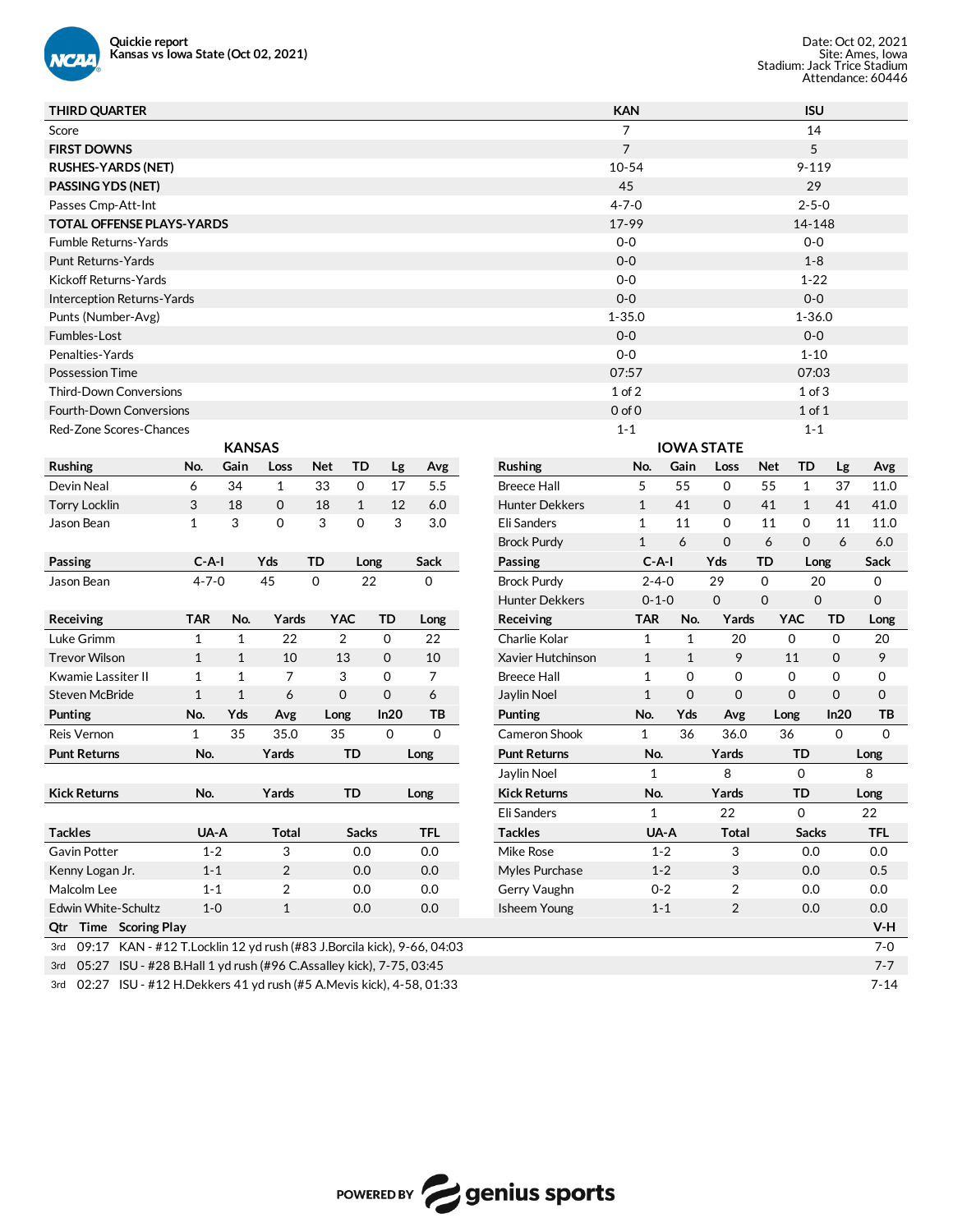

#### **4th Quarter**

|         |            | 3-11 ISU48 #17 J.Bean pass incomplete QB hurried by #17 B.Freyler.                                                    |                 |
|---------|------------|-----------------------------------------------------------------------------------------------------------------------|-----------------|
|         |            | 4-11 ISU48 #24 R. Vernon punt 47 yards to the ISU01.                                                                  |                 |
|         |            | 6 plays, 27 yards, 02:43                                                                                              |                 |
|         |            | lowa State drive starts at 14:44                                                                                      |                 |
|         |            | 1-10 ISU01 #12 H.Dekkers rush for 6 yards gain to the ISU07 (#98 C.Sampson).                                          |                 |
|         |            | 2-4 ISU07 #21 J.Brock rush for 24 yards gain to the ISU31 (#0 N.Betts), out of bounds, 1ST DOWN.                      | R <sub>21</sub> |
|         |            | 1-10 ISU31 #12 H.Dekkers pass incomplete to #84 E.Anderson.                                                           |                 |
|         | 2-10 ISU31 | #22 D.Silas rush for 27 yards gain to the KAN42 (#10 J.Gilliom), out of bounds PENALTY ISU Holding (#54 J.Hufford) 10 |                 |
|         |            | yards from ISU34 to ISU24.                                                                                            |                 |
|         |            | 2-17 ISU24 #12 H.Dekkers pass complete to #1 T.Milton for 11 yards to the ISU35 (#9 J.Webb).                          |                 |
| $3 - 6$ |            | ISU35 #12 H.Dekkers pass incomplete to #13 J.Noel.                                                                    |                 |
| 4-6     | ISU35      | PENALTY ISU False Start (#15 M.Purchase) 5 yards from ISU35 to ISU30. NO PLAY.                                        |                 |
|         | 4-11 ISU30 | #94 C.Shook punt 49 yards to the KAN21 #8 K.Lassiter II return 24 yards to the KAN45 (#55 Z.Petersen), out of bounds  |                 |
|         |            | PENALTY KAN Holding (#88 J.Horne) 10 yards from KAN45 to KAN35.                                                       |                 |
|         |            | 6 plays, 29 yards, 02:40                                                                                              |                 |
|         |            | Kansas drive starts at 12:04                                                                                          |                 |
|         |            | (12:04) Timeout.                                                                                                      |                 |
|         |            | 1-10 KAN35 #23 A.Pesek-Hickson rush for 6 yards gain to the KAN41 (#17 B.Freyler; #23 M.Rose).                        |                 |
| 2-4     |            | KAN41 #23 A.Pesek-Hickson rush for 6 yards gain to the KAN47 (#11 T.Onyedim; #13 T.Kyle), 1ST DOWN.                   | R <sub>16</sub> |
|         |            | 1-10 KAN47 #23 A. Pesek-Hickson rush for 3 yards gain to the KAN50 (#11 T. Onyedim; #35 J. Hummel).                   |                 |
| $2 - 7$ |            | KAN50 #23 A.Pesek-Hickson rush for 6 yards gain to the ISU44 (#17 B.Freyler; #32 G.Vaughn).                           |                 |
| $3 - 1$ |            | ISU44 PENALTY KAN False Start (#45 T.Kardell) 5 yards from ISU44 to ISU49. NO PLAY.                                   |                 |
| $3 - 6$ |            | ISU49 #3 M.Kendrick pass complete to #23 A.Pesek-Hickson for 7 yards to the ISU42 (#27 C.McDonald), 1ST DOWN.         | P <sub>17</sub> |
|         |            | 1-10 ISU42 #23 A. Pesek-Hickson rush for 5 yards gain to the ISU37 (#17 B. Freyler; #35 J. Hummel).                   |                 |
| $2 - 5$ | ISU37      | #23 A.Pesek-Hickson rush for 3 yards loss to the ISU40 (#32 G.Vaughn), out of bounds.                                 |                 |
|         |            | (07:35) Timeout.                                                                                                      |                 |
| $3 - 8$ | ISU40      | #23 A.Pesek-Hickson rush for 2 yards loss to the ISU42 (#27 C.McDonald).                                              |                 |
|         |            | $(06:46)$ Timeout by KAN.                                                                                             |                 |
|         |            | 4-10 ISU42 #3 M.Kendrick pass incomplete to #19 S.McBride.                                                            |                 |
|         |            | 9 plays, 23 yards, 05:25<br>lowa State drive starts at 06:39                                                          |                 |
|         |            | 1-10 ISU43 #22 D. Silas rush for 11 yards gain to the KAN46 (#9 J. Webb), 1ST DOWN.                                   | R <sub>22</sub> |
|         |            | 1-10 KAN46 #12 H.Dekkers pass complete to #87 E.Dean for 18 yards to the KAN28 (#41 N.Channel), 1ST DOWN.             | P <sub>23</sub> |
|         |            | 1-10 KAN28 #26 E.Sanders rush for 6 yards gain to the KAN22 (#44 C.Wheeler; #18 E.White-Schultz).                     |                 |
|         |            | 2-4 KAN22 #26 E.Sanders rush for 5 yards gain to the KAN17 (#19 G.Potter; #43 J.Dineen), 1ST DOWN.                    | R <sub>24</sub> |
|         |            | 1-10 KAN17 #26 E.Sanders rush for 1 yard gain to the KAN16 (#90 J.Robinson).                                          |                 |
|         |            | 2-9 KAN16 #22 D. Silas rush for 16 yards gain to the KAN00 TOUCHDOWN, clock 03:13, 1ST DOWN.                          | R <sub>25</sub> |
|         |            | KAN03 #96 C.Assalley kick attempt good.                                                                               |                 |
|         |            | Kansas 7, Iowa State 59.                                                                                              |                 |
|         |            | 6 plays, 57 yards, 03:26                                                                                              |                 |
|         |            | (0.0, 1.0)                                                                                                            |                 |

(03:13) Timeout.

#5 A.Mevis kickoff 65 yards to the KAN00, Touchback.

#### **Kansas drive starts at 03:13**

1-10 KAN25 #23 A.Pesek-Hickson rush for 2 yards gain to the KAN27 (#49 M.Mendeszoon; #97 K.Sutton).

2-8 KAN27 #23 A.Pesek-Hickson rush for 6 yards gain to the KAN33 (#52 J.Petersen).

3-2 KAN33 #23 A.Pesek-Hickson rush for 4 yards gain to the KAN37 (#52 J.Petersen; #49 M.Mendeszoon), 1ST DOWN. R18

1-10 KAN37 #23 A.Pesek-Hickson rush for 2 yards gain to the KAN39 (#31 V.Edwards; #53 D.Greiner).

2-8 KAN39 #23 A.Pesek-Hickson rush for 1 yard loss to the KAN38 (#94 K.Krezek).

*5 plays, 13 yards, 03:13*

|            |       | Time  |   | 1st Downs |   |     | Conversions |          |                  |                  |  |
|------------|-------|-------|---|-----------|---|-----|-------------|----------|------------------|------------------|--|
| Summarv    | Score | Poss  |   |           |   | 3rd | 4td         | Rushina  | Passing          | <b>Penalties</b> |  |
| Kansas     |       | 08:54 | - |           | ∼ | 2-4 | U-          | 12-34    | -3-0-7           | $2 - 15$         |  |
| lowa State |       | 06:06 |   |           |   | በ-1 | 0-0         | $8 - 72$ | $2 - 4 - 0 - 29$ | $2 - 15$         |  |